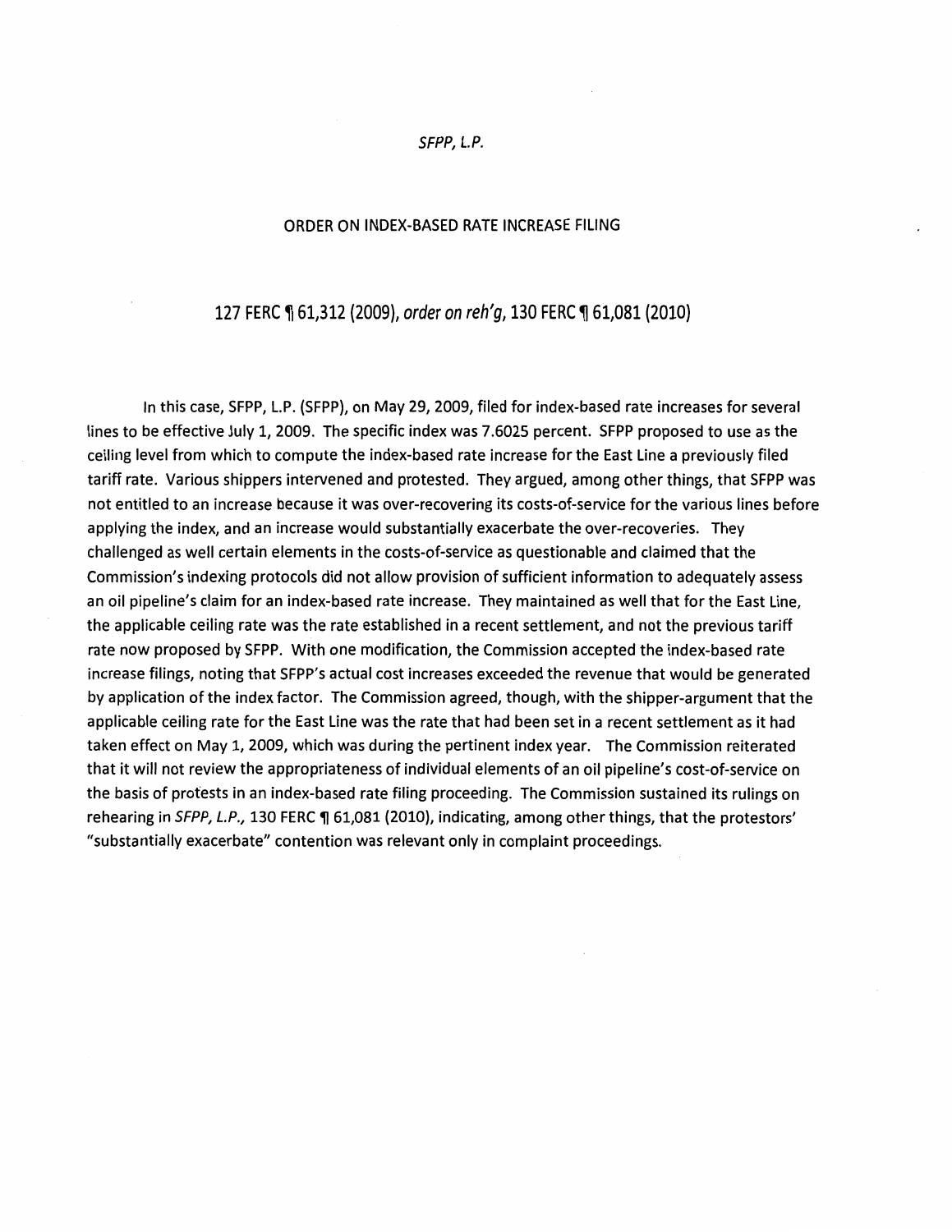## 127 FERC ¶ 61,312 UNITED STATES OF AMERICA FEDERAL ENERGY REGULATORY COMMISSION

Before Commissioners: Jon Wellinghoff, Chairman; Suedeen G. Kelly, Marc Spitzer, and Philip D. Moeller.

SFPP, L.P. Docket No. IS09-375-000

# ORDER ON INDEX-BASED RATE INCREASE FILING

(Issued June 30, 2009)

1. This order addresses the tariffs SFPP, L.P. (SFPP) filed in Docket No. IS09-375- 000 to increase a number of its rates under the Commission's oil pipeline indexing methodology.<sup>1</sup> The tariffs have a proposed effective date of July 1, 2009. The increases are protested on a number of grounds. The Commission accepts the proposed tariff sheets as filed and clarifies how SFPP's ceiling rate must be defined as of July 1, 2009.

## I. The Pleadings

# A. The Protests

2. The tariffs at issue provide for an indexed-based rate increase of 7.6025 percent to SFPP's West, East, North, Oregon, and Sepulveda Line rates and certain rates for shipments between Watson Station and East Hynes to SFPP's interconnection with Calnev Pipe Line L.L.C.<sup>2</sup> The proposed increases do not affect SFPP's Watson Station Drain Dry rates. The 7.6025 percent increase is the maximum amount permitted under the Commission's indexing methodology for the index year commencing July 1, 2009. The increases for all but the East Line rates are based on the ceiling rates in effect for those rates as of July 1, 2008, and as such establish the new ceiling rates for the West,

<sup>1</sup> FERC Tariff No. 175; FERC Tariff No. 176; FERC Tariff No. 177; FERC Tariff No. 178; FERC Tariff No. 179; FERC Tariff No. 180; and FERC Tariff No. 181.

<sup>2</sup> The tariffs were filed pursuant to 18 C.F.R.  $\delta$  385.213 (2008).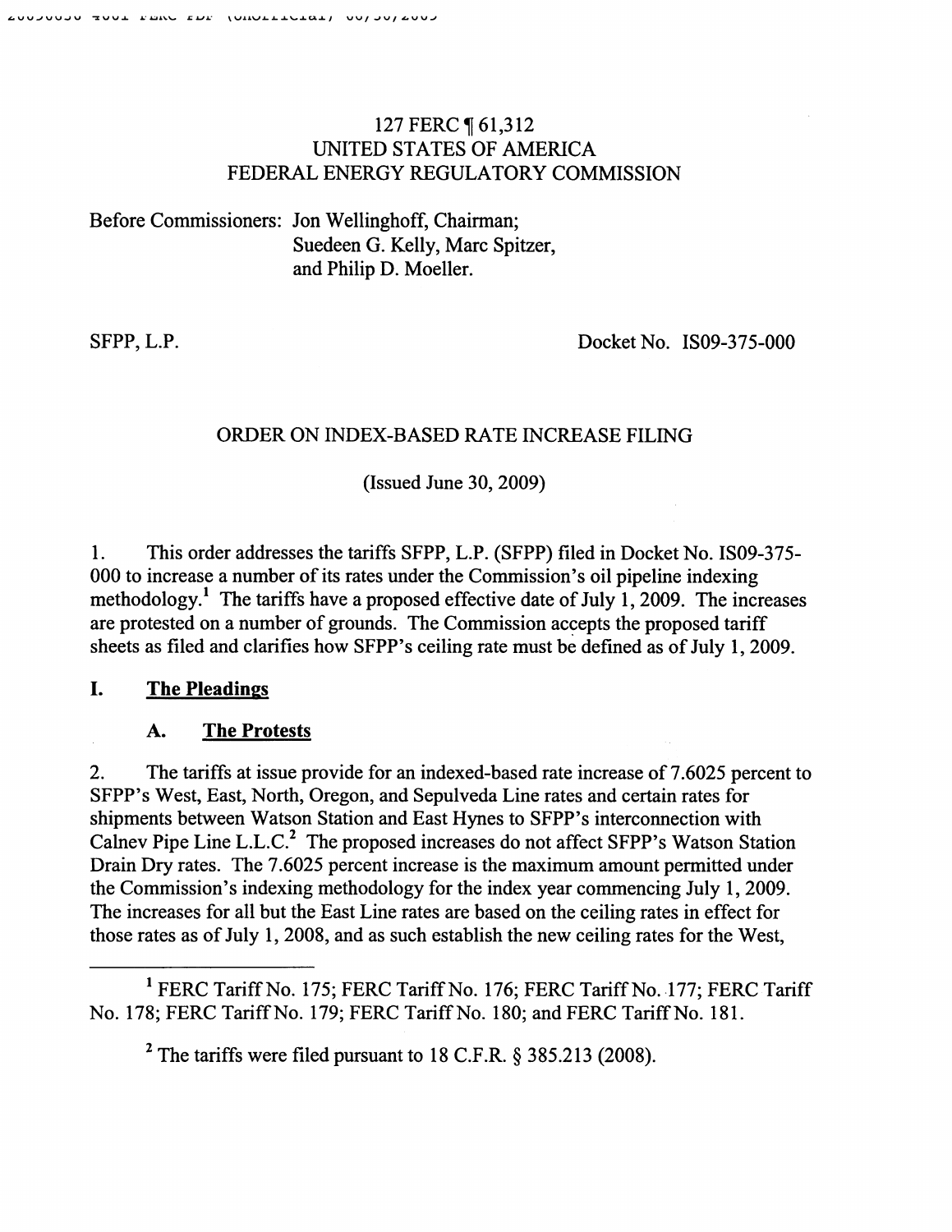North, Oregon, and Sepulveda Line rates. SFPP maintains that the current East Line rates are below the ceiling level for those rates and proposes to index these rates to a level below what it claims is the new ceiling level for those rates as of July 1, 2009.

3. Continental Airlines, Inc., Northwest Airlines, Inc., Southwest Airlines Co. (Southwest), and US Airways, Inc. (US Airways) (collectively the Airline Shippers) filed a motion to intervene and request for clarification. ConocoPhillips Company (ConocoPhillips), and Valero Marketing and Supply Company (VMSC) and Southwest collectively filed a motion to intervene, protest, and request for clarification. Western Refining Company, L.P. (Western), ExxonMobil Oil Corporation (ExxonMobil) and Navajo Refining Company, L.L.C. (Navajo), Chevron Products Company (Chevron), Tesoro Refining and Marketing Company (Tesoro), and BP West Coast Products LLC (BP) filed motions to intervene and protest.<sup>3</sup> SFPP filed a reply to the protests on June 17,2009.

4. VMSC and Southwest contend that the Commission clarify that the indexed rate increases associated with SFPP's West Line, North Line, and Sepulveda Line contained in SFPP's proposed Tariff Nos. 178, 179, and 175, should be accepted subject to refund<sup>4</sup> as the underlying rates on these lines have been subject to refund.<sup>5</sup> The Airline Shippers contend that the indexed rate increases associated with SFPP's West Line should, if accepted, be subject to refund because SFPP's underlying West Line rates are currently subject to refund.<sup>6</sup> Airline Shippers also note that they currently have complaints and protests pending before the Commission challenging SFPP's interstate pipeline rates on the West Line in Docket Nos. OR04-3-000 and IS08-390-002. ConocoPhillips also notes that it has complaints pending against all of SFPP's interstate pipeline rates in Docket Nos. OR96-2-000, *eta/.,* and OR03-5-000, *eta/.* 

5. ConocoPhillips, VMSC, and Southwest argue that in calculating the ceiling rates applicable to interstate service on the East Line proposed by SFPP in Tariff No. 177, SFPP should have used certain settlement rates set forth in Tariff No. 174 as the 2008 ceiling rates and used that rate as the basis for calculating the 2009 ceiling level.<sup>7</sup> They

<sup>3</sup> The various protesting shippers are collectively referred to Protesting Parties.

<sup>4</sup> Citing SFPP, L.P., 117 FERC ¶ 61,271, at P 7 (2006).

<sup>5</sup> Citing SFPP, L.P., 115 FERC ¶ 61,125 (2006); SFPP, L.P., 111 FERC ¶ 61,299 (2005); *SFPP, L.P.* 81 FERC ¶ 61,177 (1997).

<sup>6</sup>*Citing SFPP, L.P.,* 115 FERC ~ 61,125 (2006).

 $<sup>7</sup>$  The Commission approved the settlement rates of all pending litigation against</sup>

 $(continued...)$ 

Ŧ۹,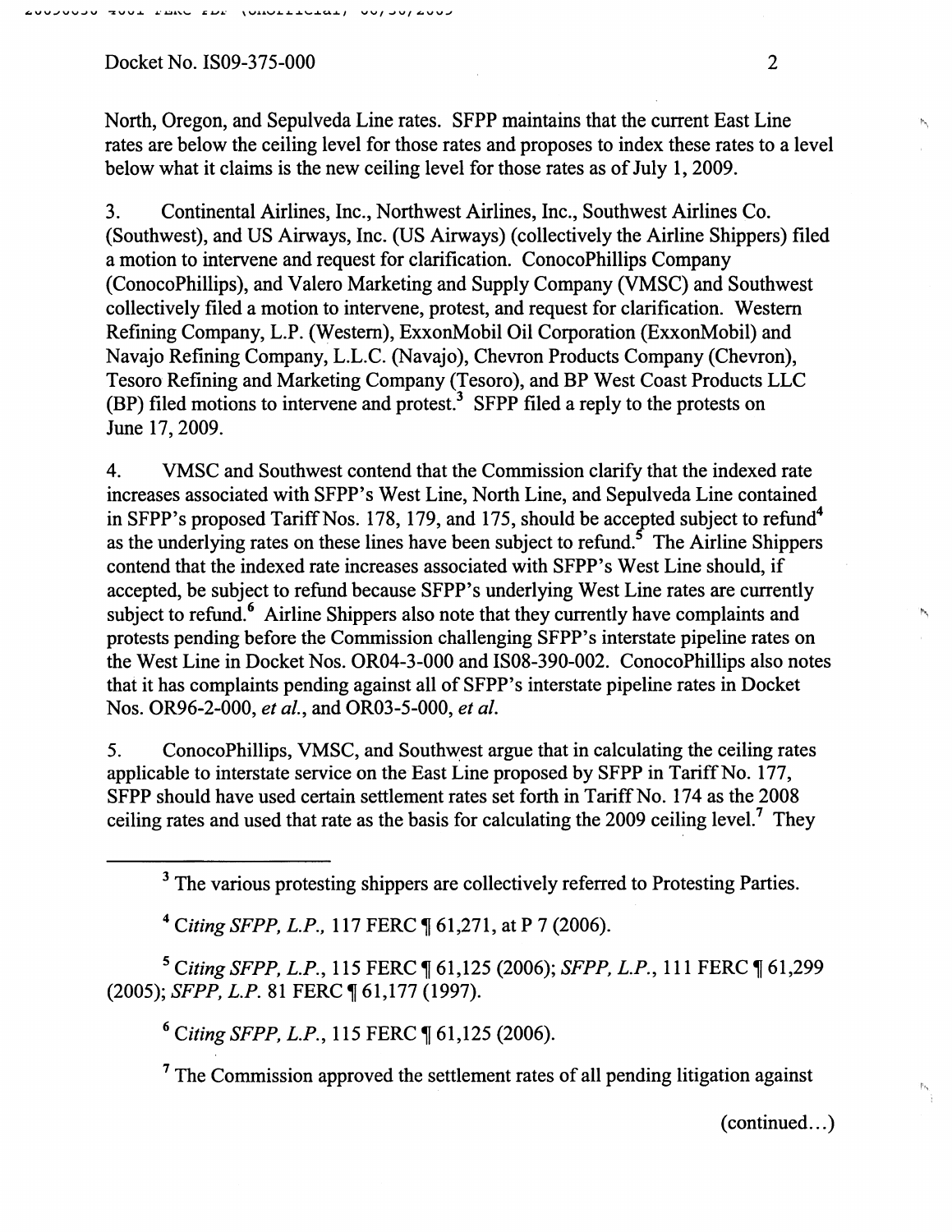asserts that SFPP should not have used as the 2008 ceiling rates previously filed in Tariff No. 162 that were effective subject to refund on December 1, 2007, and use that rate as the basis for calculating the 2009 ceiling level. They assert that SFPP improperly based its July 1, 2009 ceiling rate on FERC Tariff No. 173, which became effective on August 1, 2008, which was materially higher than FERC Tariff No. 174. Western, and ExxonMobil and Navajo similarly contend that SFPP's East Line ceiling levels under Tariff No. 177 are overstated and erroneous because SFPP's analysis utilizes the wrong base rate to compute the appropriate July 1, 2009 ceiling levels. These Protesting Parties therefore request that the Commission require that the ceiling levels for SFPP's East Line rates contained in Tariff No. 177 be set at the settlement rate, as indexed by the current index factor, pursuant to 18 C.F.R.  $\S$  342.3(d)(5). This would result in a ceiling rate that is consistent with the holding in the *MarkWest* case<sup>9</sup> that a settlement rate that goes into effect during the index year is the ceiling rate for that year.

6. Chevron also asserts that SFPP's accounts are incorrect. These assertions include that SFPP should have reported certain retirements in 2008 rather than 2007, and that SFPP's rate base is not properly calculated. Chevron further asserts that SFPP improperly indexed its Watson Station Drain Dry charges, which is inconsistent with the settlement governing those rates. Chevron also states that SFPP is over-recovering its cost of service and has been doing so for several years, and the unreasonableness of its rates is established by cost-of-service evidence in a number of pending rate proceedings. It asserts that the proposed increase should be denied given SFPP's over-recovery of its costs. Tesoro also requests that the Commission reject SFPP's May 2009 tariffs because its rates are excessively high, or alternatively, suspend the rates and investigate into their lawfulness.

SFPP's East Line rates on January 29, 2009 in *SFPP, L.P.*, 126 FERC ¶ 61,076 (2009) (January 2009 Settlement).

8 See 18 C.F.R. § 342.3(d)(5) (2008):

When an initial rate, or rate changed by method other than indexing, takes effect during the index year, such rate will constitute the applicable ceiling level for that index year.

<sup>9</sup> MarkWest Michigan Pipeline Company, L.L.C., 126 FERC ¶ 61,300 (2009) *(Mark West).*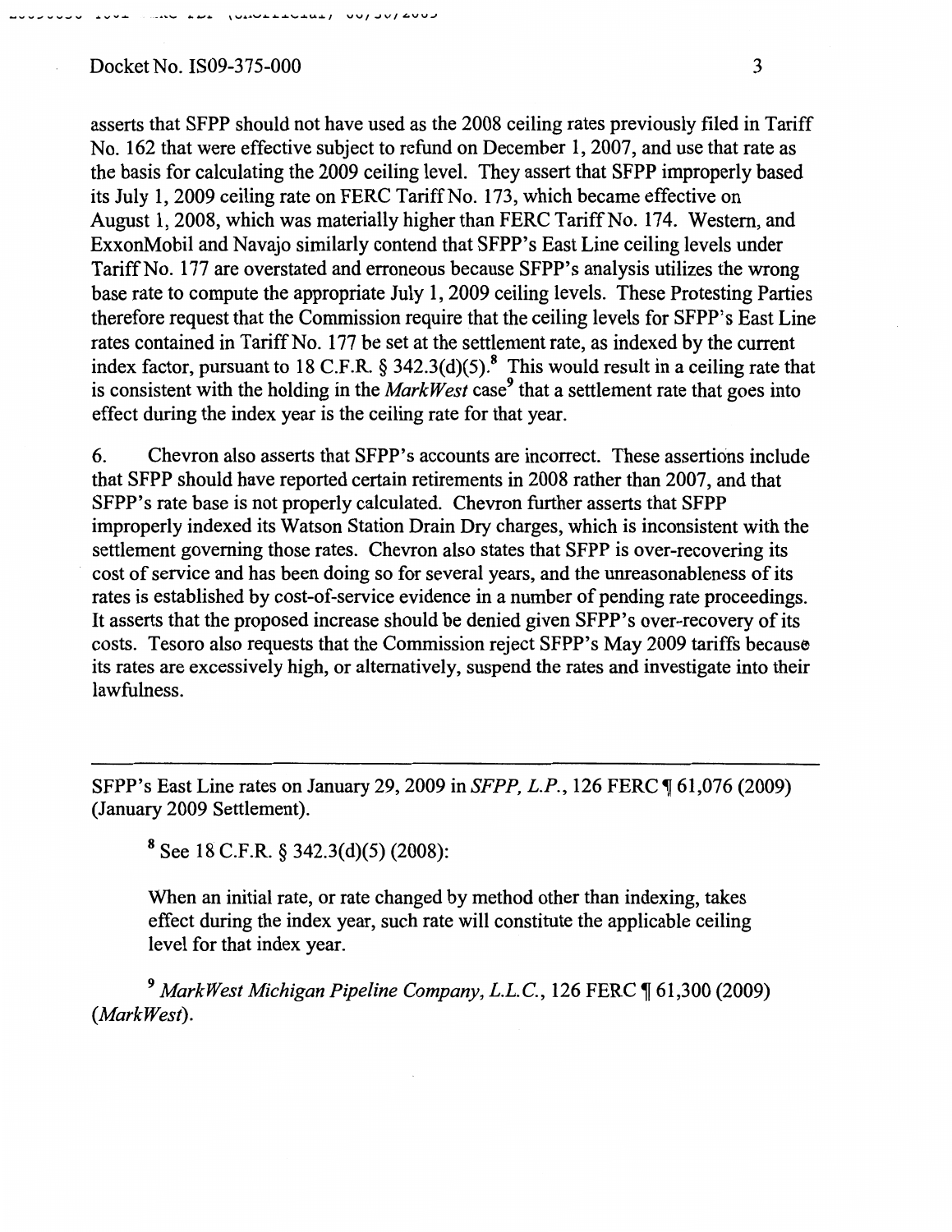7. BP requests that the Commission reject SFPP's index filing. If the filing is not rejected it requests that the Commission investigate the rate increase, suspend the tariff filing for the maximum statutory period, subject to refund, with interest, and subject to the outcome of the audit complaint that it filed contemporaneously in Docket No. OR09- 12-000. It also requests in the alternative that the Commission permit the index-based increase only for the East Line. In this regard, BP argues that the increases for SFPP's other lines are distorted by a large increase in 2007 in SFPP's East Line rate base. It concludes that this large increase in East Line costs was the primary source of the percentage increase applied on July 2008. However, BP asserts that increase was applied to all of SFPP's other rates, which resulted in increases to those rates that exceeded any realistic increase in their costs. It notes that it presently has a rehearing request before the Commission on this issue and that it filed one of two complaints on the same issue.

8. BP further asserts that SFPP is substantially over-recovering its costs and that allowing the indexed-based increase will substantially exacerbate that over-recovery. It also argues that SFPP is estopped from applying the 2008 index factor here because it is using a zero inflation rate in developing a cost of service in a different case based on recent information available for 2009. BP also argues that there are questionable calculations in SFPP's FERC Form No.6 for 2008, including its rate of return, rate base, and income tax allowances. It also asserts that SFPP's West Line rates are not eligible for an index-based increase because the existing rates are new rates effective in 2008 and were premised on a full cost of service that supported SFPP's filing in Docket No. IS08- 390-000. BP also includes a long exegesis of why the Commission's indexing protocols provide inadequate information and remedies to oil pipeline shippers and how they fail to address cumulative increases resulting in a pipeline's over-recovery of its cost of service.

### B. SFPP's Answer

9. In its answer, SFPP asserts that its index-based filing conforms to the Commission's regulations and policies. It first states that the increase in its costs in 2008 exceeded the 7.6025 percent increase permitted this year under the indexing methodology. Thus, SFPP contends that the proposed indexing adjustment to its rates does not substantially exceed SFPP's cost increase because SFPP's actual interstate cost of service increased from \$143,198,806 in 2007 to \$183,406,724 in 2008, an increase of \$40,207,918, or about 28.08 percent. SFPP therefore concludes that the Protests should be rejected and SFPP's filing should be accepted because the indexed rate increases filed by SFPP are not so substantially in excess of the actual cost increases incurred by SFPP that the rates are unjust and unreasonable.

10. SFPP further asserts that under Commission policy the assertion that it may be over-recovering its cost of service at this juncture is irrelevant for two reasons. First, the Commission only reviews the numerical relationship between the dollar increase resulting from the application of the index method and the actual dollar increase in the

Ï٨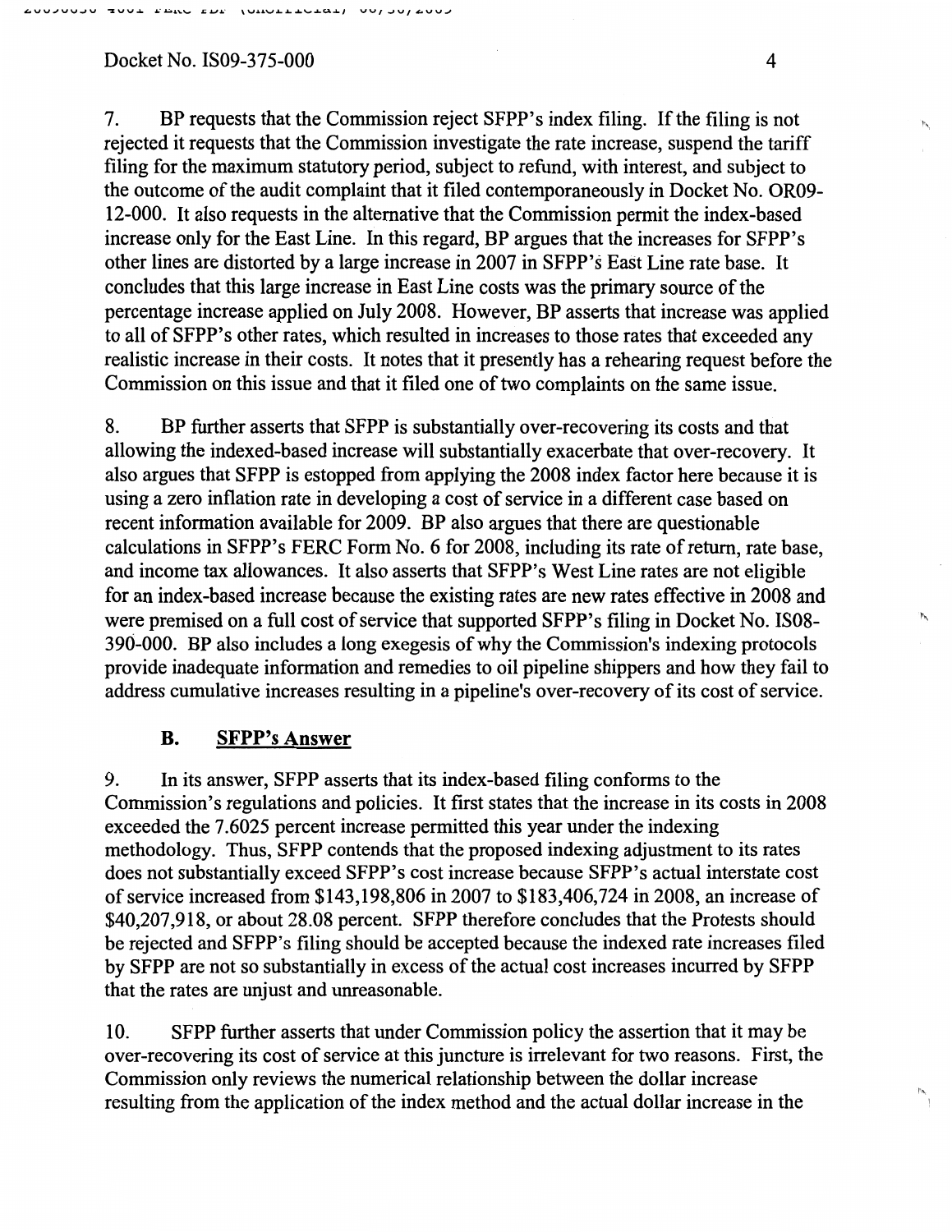pipeline's cost upon complaint. Second, the dollar increase generated by the application of the index is relevant only if the increase substantially exacerbates the existing overrecovery. SFPP argues that this is not possible here as SFPP's actual dollar increase in its costs in 2008 was greater than the additional revenues that will be generated by the application of the 7.6025 percent index-based increase.<sup>10</sup>

11. SFPP therefore argues that in the context of the specific annual index-based filing at issue here there is no relevancy to the various arguments that SFPP has been consistently over-recovering its costs. SFPP further argues that the Commission has consistently held that it will not address challenges to cost factors embedded in the pipeline's cost of service in the protest phase of an indexed-base rate increase. It argues that the Commission requires a complaint be filed against the pipeline's existing rates to review such factors.<sup>11</sup> SFPP therefore concludes that there is no support in establishing an investigation in this docket because claims regarding cumulative indexing adjustments and/or challenges to SFPP's underlying rates must be addressed in a complaint rather than in the protests at issue in this proceeding.12 Thus, it argues that BP errs in implying that it is entitled to a guaranteed hearing because section 343.2(c)(1) of the Commission's indexing regulations limits challenges to proposed indexed rates solely to a comparison of the proposed indexing rate change and the change in costs from one year to the next.<sup>13</sup> Rather, SFPP asserts that, in determining whether a protest meets section 343.2(c)(1), the Commission compares the Page 700 cost data contained in the company's annual FERC No.6 to the data that is reflected in the index filing for a given year with the data for the prior year.<sup>14</sup> Thus, it claims the Commission has consistently rejected the repetitive protests filed by BP and others against SFPP's indexing adjustments.15

<sup>10</sup> Citing BP West Coast Products LLC v. SFPP, L.P., 121 FERC ¶ 61,141, at P 10 (2007); *Tesoro Refining and Marketing Company v. Calnev*, 121 FERC ¶ 61,142, at P 6 (2007).

<sup>11</sup> Citing BP West Coast Products LLC v. SFPP, L.P., 121 FERC ¶ 61,243 (2007).

<sup>12</sup> Citing SFPP, L.P., 119 FERC ¶ 61,330, at P 7 (2007) ("If ... believe that SFPP has not accurately calculated the index based on its existing costs ..., they may file a separate complaint to that effect.").

<sup>13</sup>*Citing* 18 C.F.R. § 343.2(c)(l) (2008).

<sup>14</sup> Citing BP West Coast Products LLC v. SFPP, L.P., 118 FERC [ 61,261, at P 8 (2007).

<sup>15</sup> Citing SFPP, L.P., 102 FERC  $\P$  61,344, at P 12 (2003); SFPP, L.P., 107 FERC

 $(continued...)$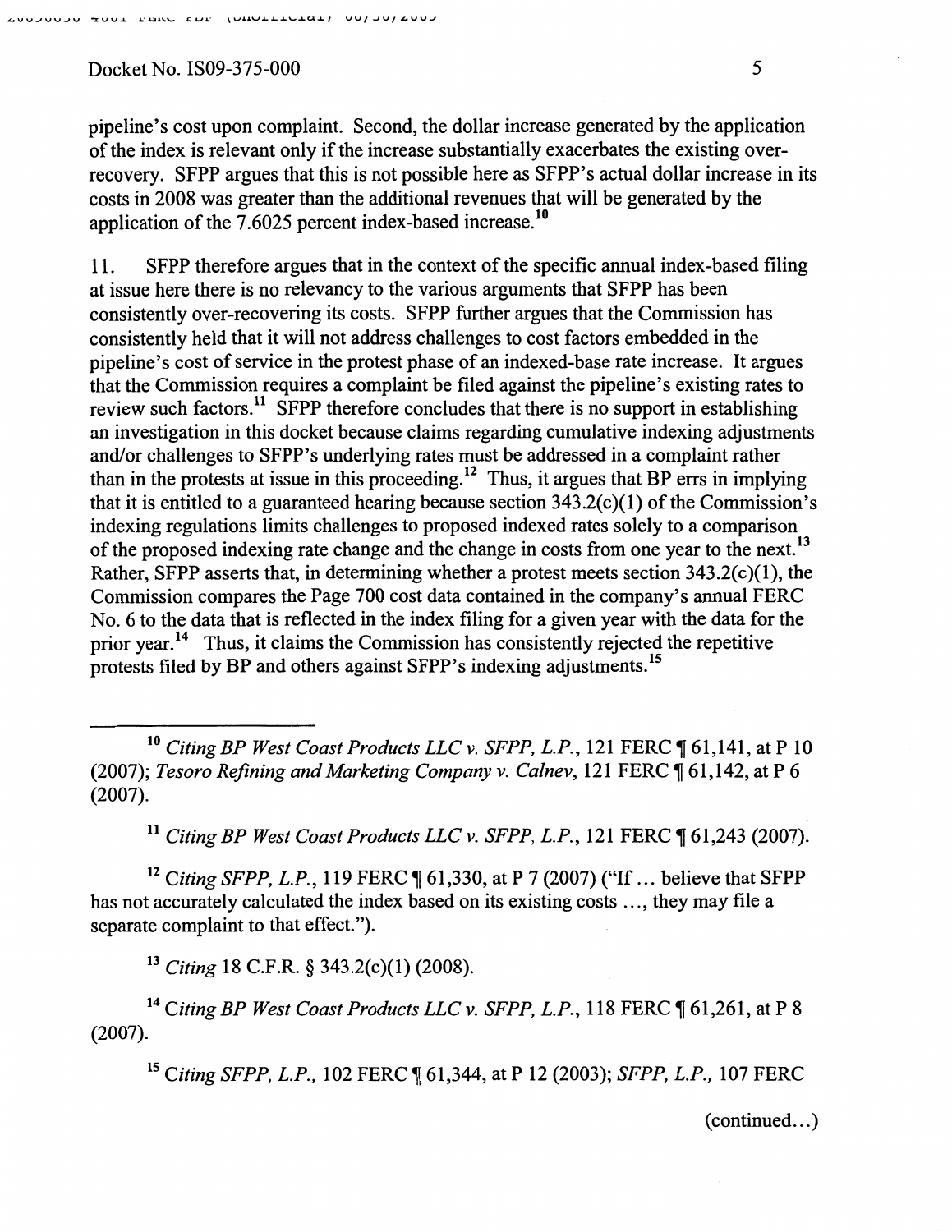12. SFPP argues that in any event the increase in its return on equity reflects recent increases in its rate base and an increase in the overall cost of equity during the 2008 calendar year. It states that since return on equity is a fundamental cost factor, Chevron's effort to adjust SFFP's cost of service by excluding any increase in return makes no sense. SFFP argues that Chevron is mistaken in alleging that SFPP erroneously booked retirements in 2008 while observing that SFPP's East Line Expansion was placed in service in December of 2007 because the recording in 2008 of retirements related to major expansion completed in December 2007 is not unreasonable and such a time lag in financial reporting has no bearing on SFPP's rate base as reported on Page 700. It also states that, contrary to Chevron's assertions, it did not increase its Watson Station Drain Dry charges. SFPP further argues that BP errs in claiming that SFPP has violated Instruction 6 of Page 700 since SFPP has prepared Page 700 in accordance with the Commission's Opinion No. 154-B methodology and did not change its application of that methodology from the prior year.

13. SFPP also states that Chevron and BP err in alleging that SFPP's West Line rates are not eligible for an index rate increase, since SFPP is fully entitled under section 342.3(d){5) to apply, effective July 1, 2009, the 2009-2010 indexing adjustment to those rates. SFPP argues that the Commission should reject BP's claim that SFPP is not entitled to an indexing adjustment because its rate base increased as a result of the East Line expansions in 2006 and 2007. SFPP states that the Commission previously concluded that the oil pipeline index should be applied to all of a pipeline's costs, not just those costs that are driven by inflation, 16 and the United States Court of Appeals for the District of Columbia Circuit (D.C. Circuit) specifically affirmed the Commission's decision on this issue.<sup>17</sup>

14. SFPP also claims that BP's claim that SFPP is "estopped" from applying the Commission's indexing methodology to its rates is without merit because there is no connection between the indexing adjustments, which are based on the Producer Price

<sup>~</sup>61,334, at P 8 (2004); *SFPP, L.P.,* Ill FERC ~ 61,510, at P 2 (2005); *SFPP, L.P.,*  115 FERC ¶ 61,388, at P 10 (2006); *SFPP, L.P.*, 119 FERC ¶ 61,330, at PP 6-8 (2007); *SFPP, L.P.,* 123 FERC  $\llbracket 61,317, \text{ at } P 6-7 (2008).$ 

<sup>16</sup>*Citing Revisions to Oil Pipeline Regulations Pursuant to the Energy Policy Act of 1992,* FERC Stats. & Regs.~ 30,985, at 30,951-52 (1993) (Order No. 561), *on reh 'g,*  Order No. 561-A, FERC Stats. & Regs. [ 31,000 (1994), *aff'd sub nom. Ass'n of Oil Pipe Lines v. FERC, 83 F.3d 1424 (D.C. Cir. 1996) (AOPL v. FERC), aff'd, Ass'n of Oil Pipelines v. FERC,* 281 F.3d 239 (D.C. Cir. 2002).

17 *Citing AOPL v. FERC,* 83 F.3d at 1436-37.

k,

 $\mu_{\nu}$ 

Γĸ.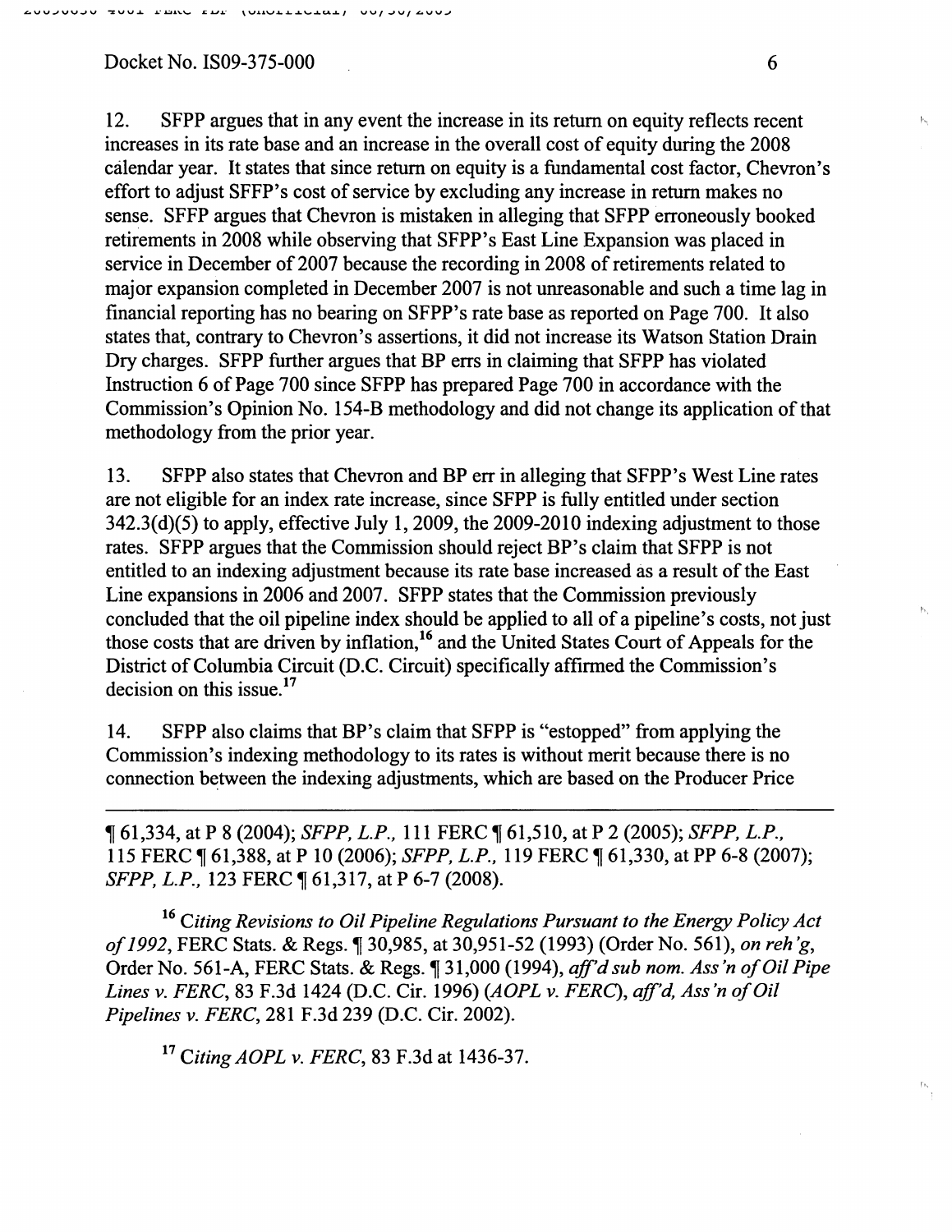15. SFPP asserts that the Commission should reject the Protestants' claim regarding SFPP's East Line indexing adjustments because (1) the East Line rates set under the East Line Phase II Settlement Agreement are clearly not "initial rates" as no new service was being offered by the carrier;  $(2)$  the settlement rates reflect reductions in existing rates as permitted under section  $342.3(a)$ ; and  $(3)$  the settlement rates are not "settlement rates" under section 342.4(c) because the settlement did not include all persons using the East Line service. It also argues that the December 1, 2007 suspended rates filed in Docket No. IS08-28-000 were cost-based rates that cannot be replaced by the settlement rates. Thus, SFPP argues that the settlement rate reductions did not create a new basis for setting the ceiling level under section 342.3(d)(5). SFPP therefore concludes that *Mark West* does not apply to the instant case because *Mark West* dealt only with defining the ceiling rate once a settlement expired. SFPP also asserts that in the instant case the amount of any annual indexing and any discounts to such indexing are specifically controlled by the settlement terms and the ambiguity that existed in *Mark West* is not present. In this regard, it notes that it has not discounted the indexed East Line rates, but has applied this year's 7.6025 percent increase to a lower base established by the January 2009 Settlement. SFPP asserts that this was consistent with the settlement, but should not be used to determine the new ceiling rate for 2009.

16. Finally, SFPP argues that the Commission should reject Chevron's request that SFPP's Oregon Line rate increase be accepted subject to refund since the status of the Oregon Line rate has not changed.18 SFPP notes the refund obligation applies only to proceedings involving an initial rate filing by the pipeline and do not apply to rates that are only subject to a complaint proceeding. Thus, SFPP argues that a refund obligation would attach here to its West, Sepulveda, and North Line rates, but not to its East or Oregon Line rates.

<sup>&</sup>lt;sup>18</sup> Citing SFPP, 123 FERC  $\parallel$  61,317, at P 5 (2008) and SFPP, L.P., 121 FERC <sup>~</sup>61,163, at PP 5-6 (2007) ([t]he Commission will not make the proposed index-based increase to SFPP's Oregon Line rates subject to refund .... While SFPP's Oregon Line rates are subject to a complaint, the underlying rates are not subject to refund because they are presumed just and reasonable until the investigation of the complaint against those rates is completed and then only if the Commission requires that new rates be filed.).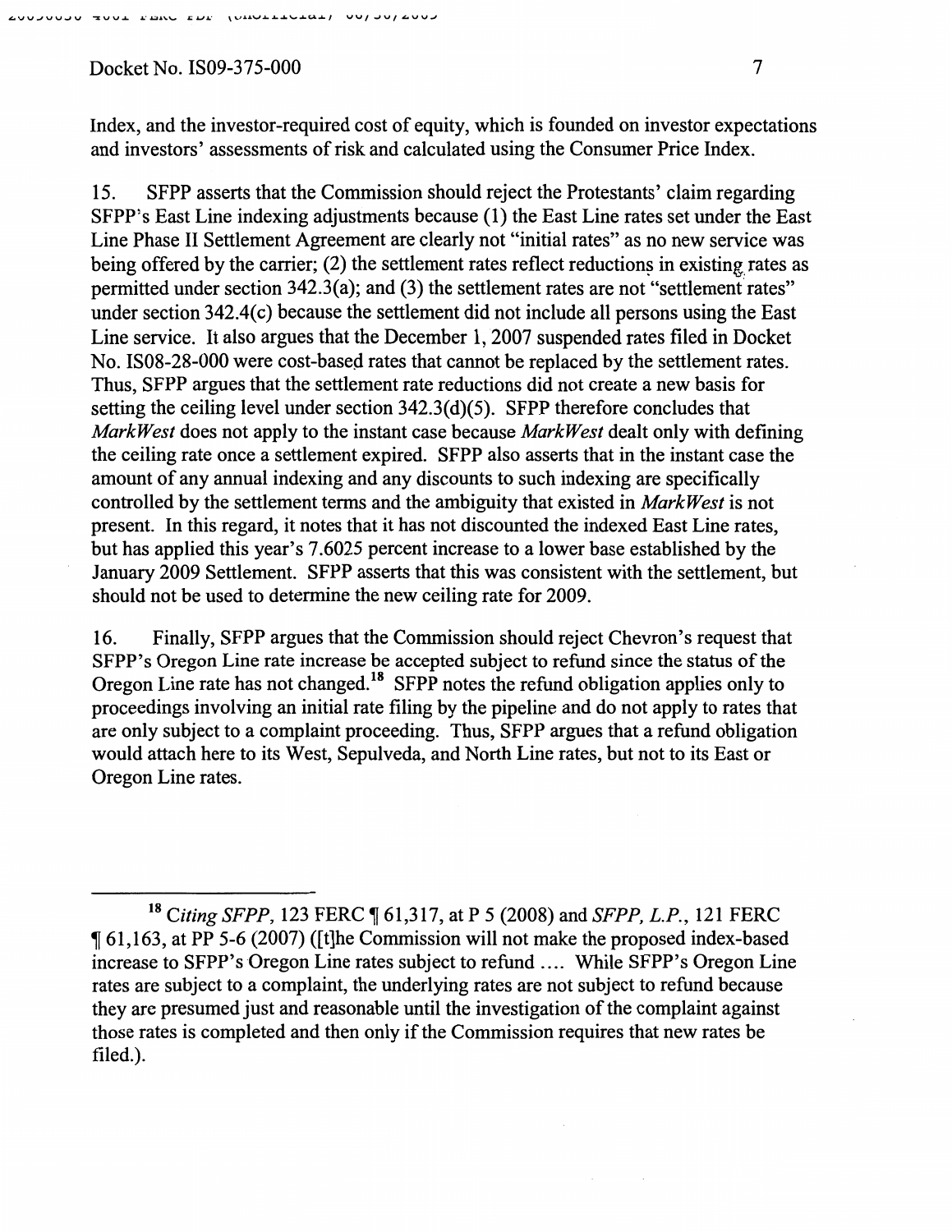#### C. · Western's Answer

17. On June 23, 2009 Western filed an answer to SFPP's June 17 answer. While the Commission does not usually permit answers to an answer, it will accept Western's answer as further elucidating the issues. Western first requests that the Commission order SFPP to recompute the East Line ceiling rates to be made effective July 1, 2009. Specifically, Western argues that section  $342.3(d)(5)$  is not limited to just initial rates, but plainly applies to an initial rate or to any rate that is changed by a method other than indexing.<sup>19</sup> Furthermore, Western contends that the settlement rate constitutes the applicable ceiling rate because it became effective during the index year. In support of its contention, Western notes that SFPP entered into a Phase II East Line Settlement with its shippers on October 22, 2008 that provided for a reduction in the Docket No. IS08-28 "filed-for" rates that were suspended and made effective on December 1, 2007, subject to refund. Western notes that the Commission approved the settlement on January 29,2009 holding that the settlement rates were just and reasonable. In addition, Western states that SFPP filed the settlement rates on FERC Tariff No. 174 and those "reduced rates" became effective May 1, 2009, all of which happened within the July 1, 2008 to June 30, 2009 index year.

18. Western objects to SFPP's contention that the settlement rates are not "settlement rates" under section 342.4(c) and therefore the agreed rate reductions did not create a new basis for setting the ceiling level under section 342.3(d)(5). Specifically, Western asserts that the plain language of section  $342.3(d)(5)$  addresses any "rate" changed by method other than indexing and the regulation does not specify the method for changing a rate. Moreover, Western rejects SFPP's argument that the December 1, 2007 suspended rates in Docket No. IS08-28 were authorized cost-based rates that cannot be supplanted by settlement rates in determining a ceiling rate. It asserts that the December 1, 2007 "filedfor" rates were neither investigated nor approved by the Commission as cost-based rates, and the "filed-for" rates were not deemed just and reasonable. Western asserts that the settlement rates were found just and reasonable and replaced the suspended December 1, 2007 rates. Western postulates that, upon termination of the IS08-28 settlement, SFPP might then utilize section 342.3(a) of the regulations to install the contested and suspended December 1, 2007 rates from Docket No. IS08-28 as the new East Line general system rates without ever having to justify the cost-basis for such rates.

 $\mu_{\tau_{\perp}}$ 

<sup>19</sup>*Citing* section 342.3(d)(5) ([w]hen an initial rate, or rate changed by a method other than indexing. takes effect during the index year. such rate will constitute the applicable ceiling level for that index year.") (Emphasis added by Western).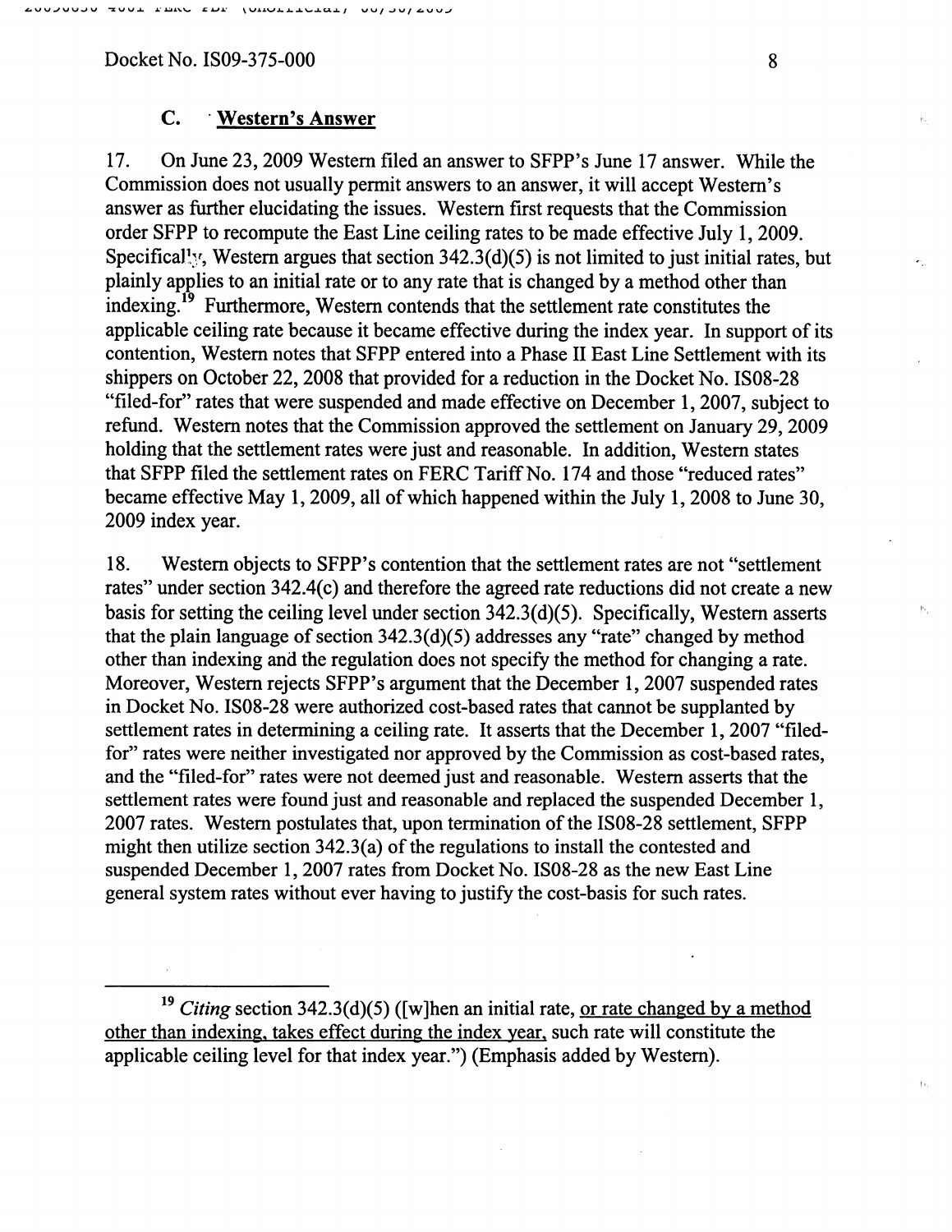## II. Discussion

19. The Commission accepts the tariffs at issue here subject to one modification, which is the ceiling rate contained in FERC Tariff No. 177 governing SFPP's East Line rates. The Commission concludes that *Mark West* should control the level of the ceiling rate. As the protesting shippers assert, that case held that a settlement rate is the equivalent of an initial rate and thus becomes the ceiling rate for the index year in which it becomes effective. SFPP's efforts to distinguish its filing from the *Mark West*  proceeding are unconvincing. First, the rates filed under the January 2009 Settlement are uniform common carrier rates applicable to all shippers. Thus, the argument that only some of its shippers were parties to the settlement is irrelevant. Second, the issue here is not what ceiling rate will control when the October 2008 settlement expires, but whether as a generic matter of policy a settlement rate is a rate changed by method other than indexing that takes effect during the index year under the Commission's indexing methodology. The Commission affirms here its conclusion in *Mark West* that this is indeed the case and holds that the ruling in *Mark West* is not limited to that case or to the expiration of the settlement involved there. Thus, the East Line rates that became effective under the January 2009 Settlement became the ceiling rates for the 2008 index year on the day the settlement rates became effective. Therefore, the July 1, 2009 East Line ceiling rates are to be determined by adding the 7.6025 percent index increase to the East Line settlement rates that became effective May 1, 2009. SFPP is directed to refile FERC Tariff No. 177 within 30 days after this order issues to reflect the proper calculation of the East Line ceiling rates as of July 1, 2009.

20. SFPP is correct that the Protestors' remaining arguments are inapposite. SFPP has established that the dollar amount of its actual cost increases exceeds the amount it will recover. As such, the Commission will not review SFPP's filing at this juncture. A protest lies only if the protesting party establishes that the increase in the rates generated by the application of the index results in a rate increase that is so in excess of the pipeline's actual cost increases that the resulting rates are unjust and unreasonable. It is impossible to meet this standard if the dollar increase resulting from the application of the index is less than the actual dollar increase in the pipeline's costs in the previous year, in this case calendar year 2008.20 Moreover, review of the dollar amounts of the increase

<sup>20</sup> See BP West Coast Products, et al. v. SFPP, L.P., 121 FERC [ 61,141, at P 10 (2007); *Tesoro Refining and Marketing Company v. Calnev Pipe Line, L.L.C.,* 121 FERC <sup>~</sup>61,142, at P 6 (2007). Under these facts there is no need to address whether the increase substantially exacerbated SFPP's alleged over-recovery. This is because the over-recovery is reduced in a year in which the carrier's actual dollar cost increases exceed the amount of additional revenue generated by application of the index methodology.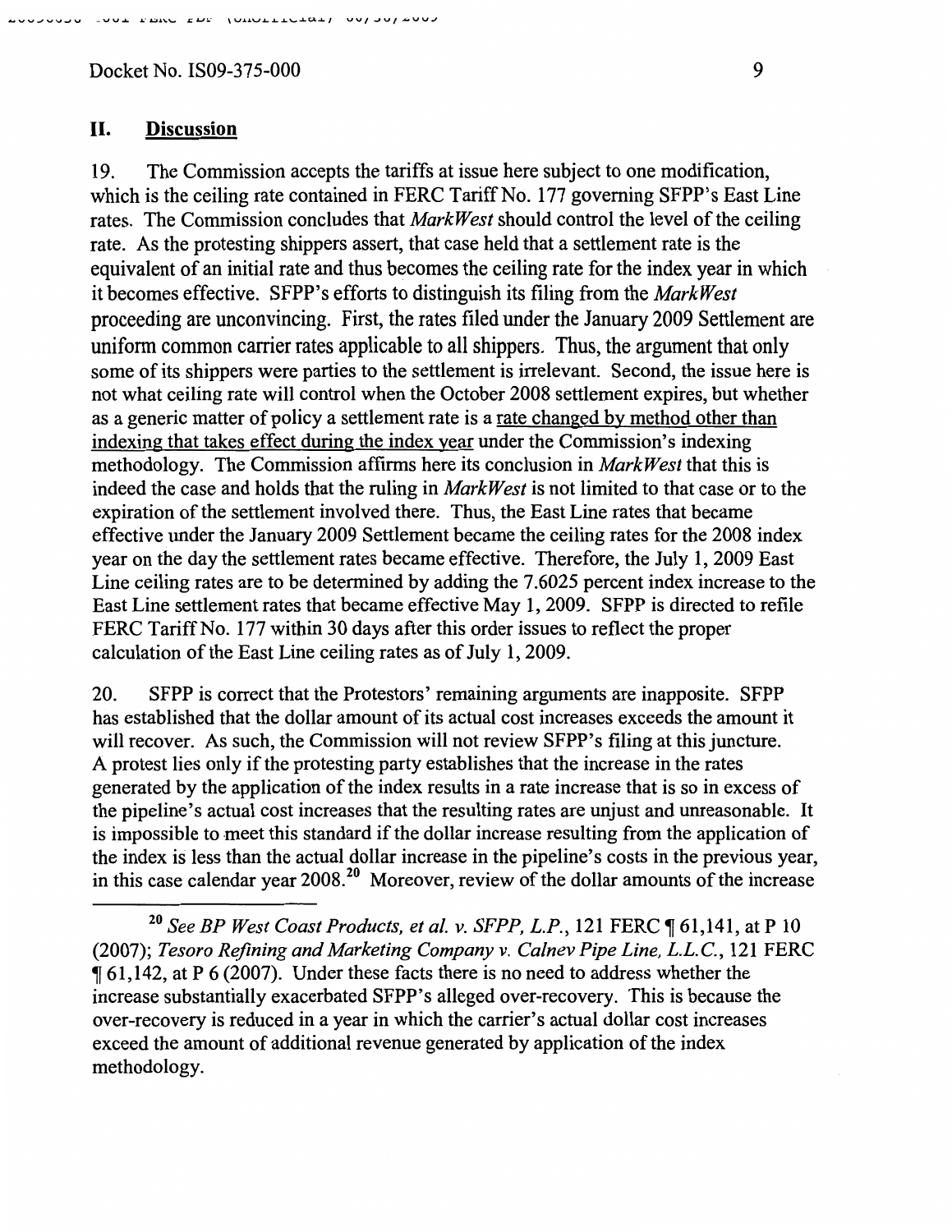occurs only in the context of a complaint. For reasons of administrative efficiency, in reviewing protests the Commission compares the percentage increase in index and the percentage increase in the pipeline's costs t to determine whether the increase should be deemed to result in an unjust and unreasonable rate.<sup>21</sup>

21. In *BP West Coast Products LLC v. SFPP, L.P.,* the Commission also reviewed an extensive list of prior cases that made clear that it will not review the appropriateness of the individual cost factors embedded in an oil pipeline's cost of service on the basis of protests to an index-based rate filing. Such issues are to be limited to a more general complaint against the oil pipeline's rate structure.<sup>22</sup> Thus, on both grounds the various arguments directed to SFPP's alleged over-recoveries and the changes in its rate base, income tax allowance, and return are simply not before the Commission at this juncture. The Commission also concludes based on the record here that SFPP properly applied this year's index factor to all of the rates it indexed, including its East Line rates. The Commission's indexing methodology normally applies to all of the pipeline's costs regardless of whether they are affected by inflation. 23 Whatever impact the large scale investment SFPP made in its East Line rates in 2007 may have had on the rates for its other lines, the same argument does not appear to apply to the 2008 calendar year at issue here. Once an investment is made and the rate base increased for the year of the investment, the indexing methodology clearly assumes that inflation or deflation will affect the return components of the rate base in the subsequent years. BP West Coast's protest does not suggest a concern is directed to large scale additions to a specific portion of SFPP's rate base that may have occurred in 2008. Rather, it appears to be directed to an aggregate level of additional investment that may have applied to the entire system.<sup>24</sup> In any event, such a complex issue is hard to resolve on the basis of a protest to an index filing, which is why in a protest context the Commission conducts a narrow review of the calculations in the index filing and addresses most other issues through a complaint.

<sup>21</sup> BP West Coast Products LLC v. SFPP, L.P., 121 FERC ¶ 61,243, at P 8, 10 (2007).

<sup>22</sup> Id. P 5, 10-11. *SFPP, L.P.* 123 FERC ¶ 61,137 (2008).

<sup>23</sup> See Order N0. 561, FERC Stats. & Regs. ¶ 30,985, at 30,951-52, *on reh'g*, Order No. 561-A, FERC Stats. & Regs.~ 31,000, *aff'd sub nom. AOPL v. FERC,* 83 F.3d 1424), *aff'd, AOPL v. FERC,* 281 F.3d 239.

<sup>24</sup> See Motion to Intervene and Protest of BP West Coast Products LLC dated June 15 at 10-11.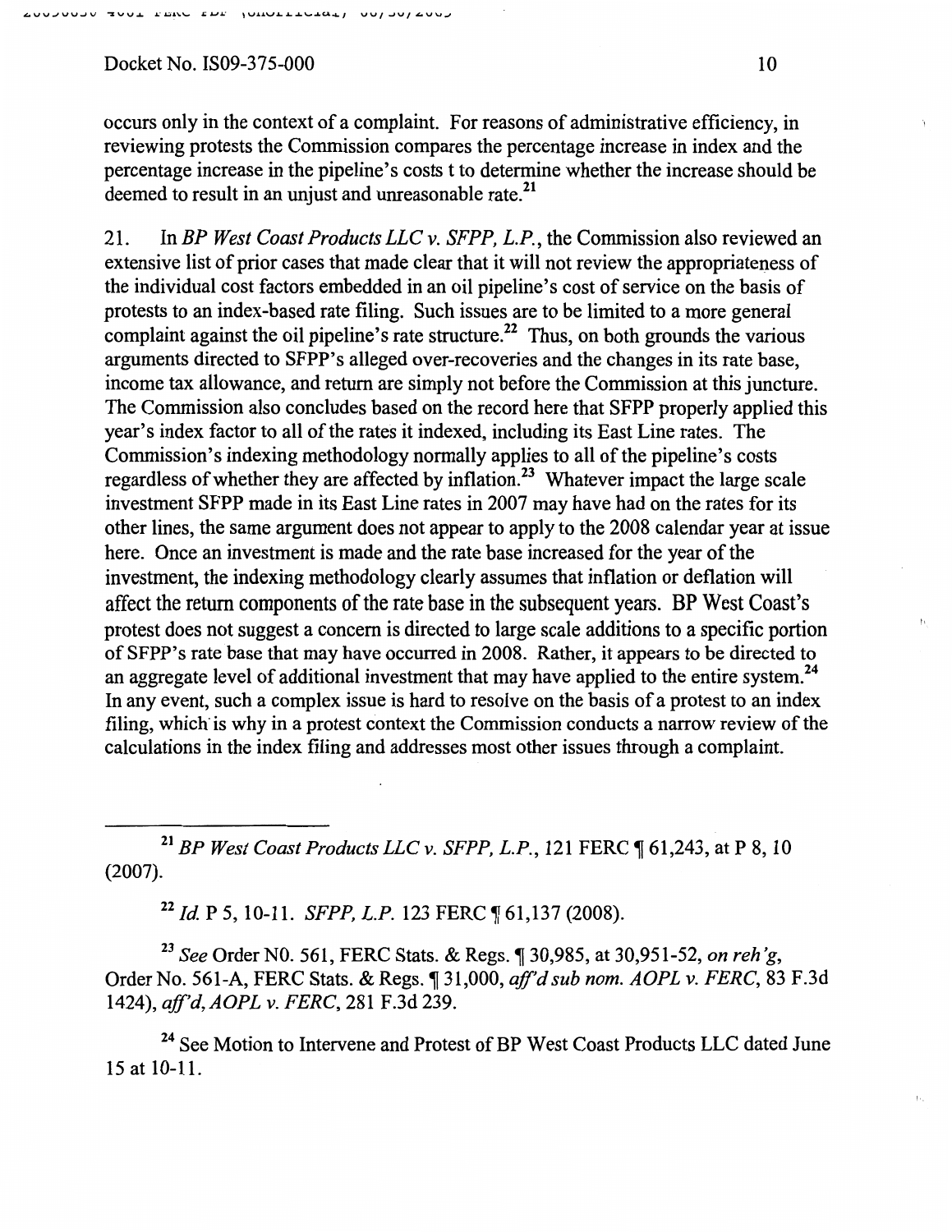22. SFPP is also correct that BP West Coast's estoppel argument is irrelevant. SFPP properly argues that the index operates on the basis of the actual inflation rate during each calendar year, which is then applied to the ceiling rate in effect on June 30 of the following year. Thus, the 7.6025 percent inflation factor is determined for the 2008 calendar year and then applied to the ceiling rate in effect on June 30, 2009. This determines the ceiling rate that becomes effective on July 1, 2009. In contrast, the inflation rate used to determine an oil pipeline's return on equity is a forward looking rate based on a test year methodology that is subject to review and challenge in the context of a specific rate proceeding. SFPP is correct about when a refund obligation attaches to an index-based rate filing. The Commission has clarified that the obligation does not attach to rates involved in a complaint proceeding and the Protestor's comments to the contrary are inapposite.<sup>25</sup> Thus, in the instant case, SFPP has ongoing proceedings for carrier determined initial rates that it filed for the West, North, and Sepulveda Lines, which rates were accepted subject to suspension, investigation, and refund.<sup>26</sup> The indexing of those carrier initiated rates is subject to refund and that obligation will be applied here. The refund obligation will not attach to the Oregon or East Line rates at this time.

23. Finally, BP West Coast's extensive criticisms of the Commission's indexing method have no relevance here because they are a collateral attack on the Commission's index-based ratemaking methodology. Those criticisms do not address the specific merits of the instant filing, and, accordingly, need not be addressed in this order in detail. This is also true for the other inapposite protests given the clarity of the Commission's recent orders on the protocols and standards for challenging an indexed-based filing.<sup>27</sup>

The Commission orders:

(A) The tariffs listed in footnote No. 1 are accepted, to be effective July 1, 2009, subject to Ordering Paragraphs B and C below.

(B) FERC Tariffs Nos. 175, 178, and 179 are accepted subject to refund.

<sup>26</sup> See SFPP, L.P., 124 FERC ¶ 61,103 (2008), *SFPP, L.P.*, 111 FERC ¶ 61,299 (2005), and *SFPP, L.P.*, 81 FERC ¶ 61,177 (1997), respectively.

<sup>27</sup> BP West Coast Products LLC v. SFPP, L.P., 121 FERC ¶ 61,243 (2007); SFPP, *L.P.*, 123 FERC **[61,317 (2008).** 

<sup>&</sup>lt;sup>25</sup> See SFPP, L.P., 121 FERC ¶ 61,163, at P 5-6 (2007); *SFPP, L.P.*, 123 FERC ,-r 61,317, at P 5 (2008). In the latter case the Commission explicitly rejected the argument that a refund obligation should attach to SFPP's Oregon Line rates.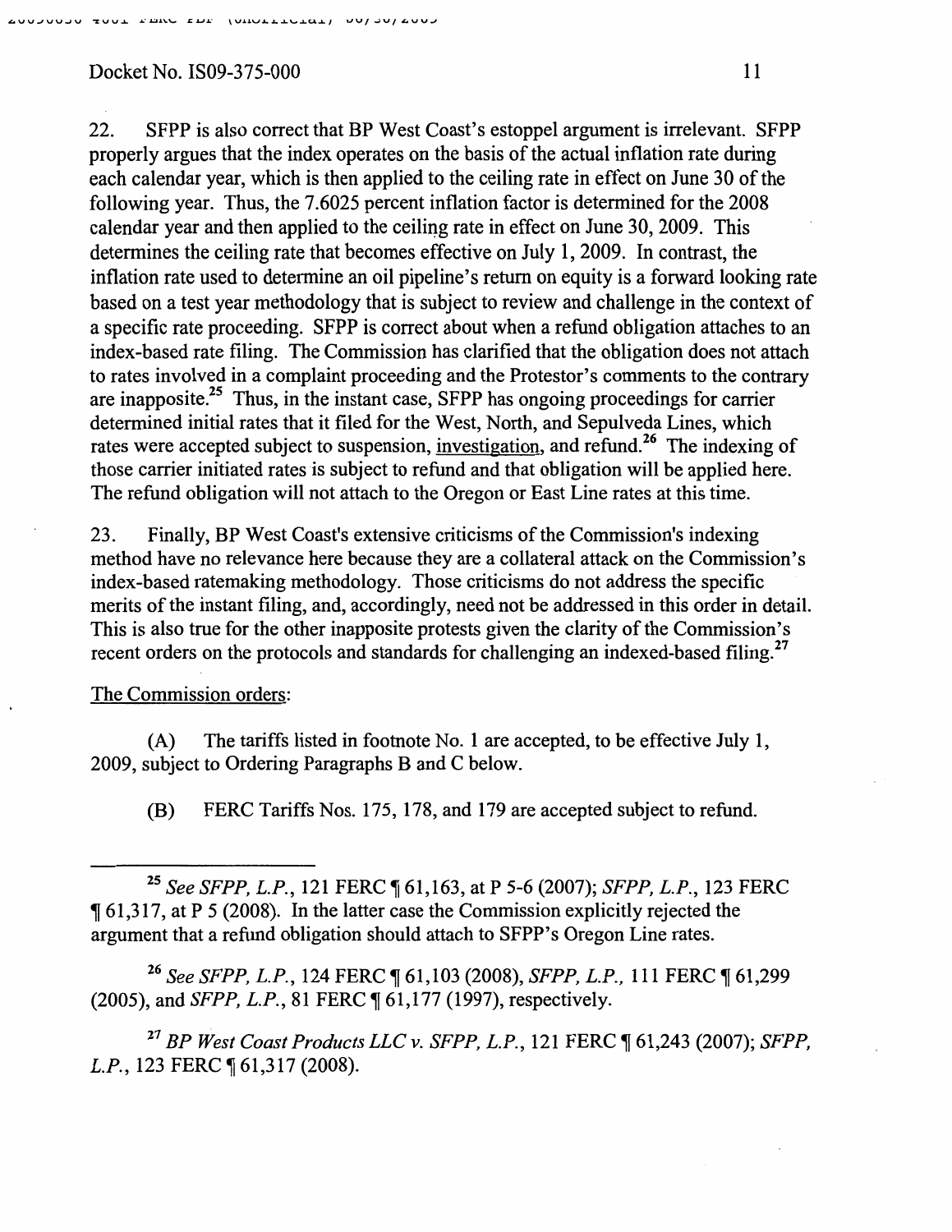By the Commission.

(SEAL)

Nathaniel J. Davis, Sr., Deputy Secretary.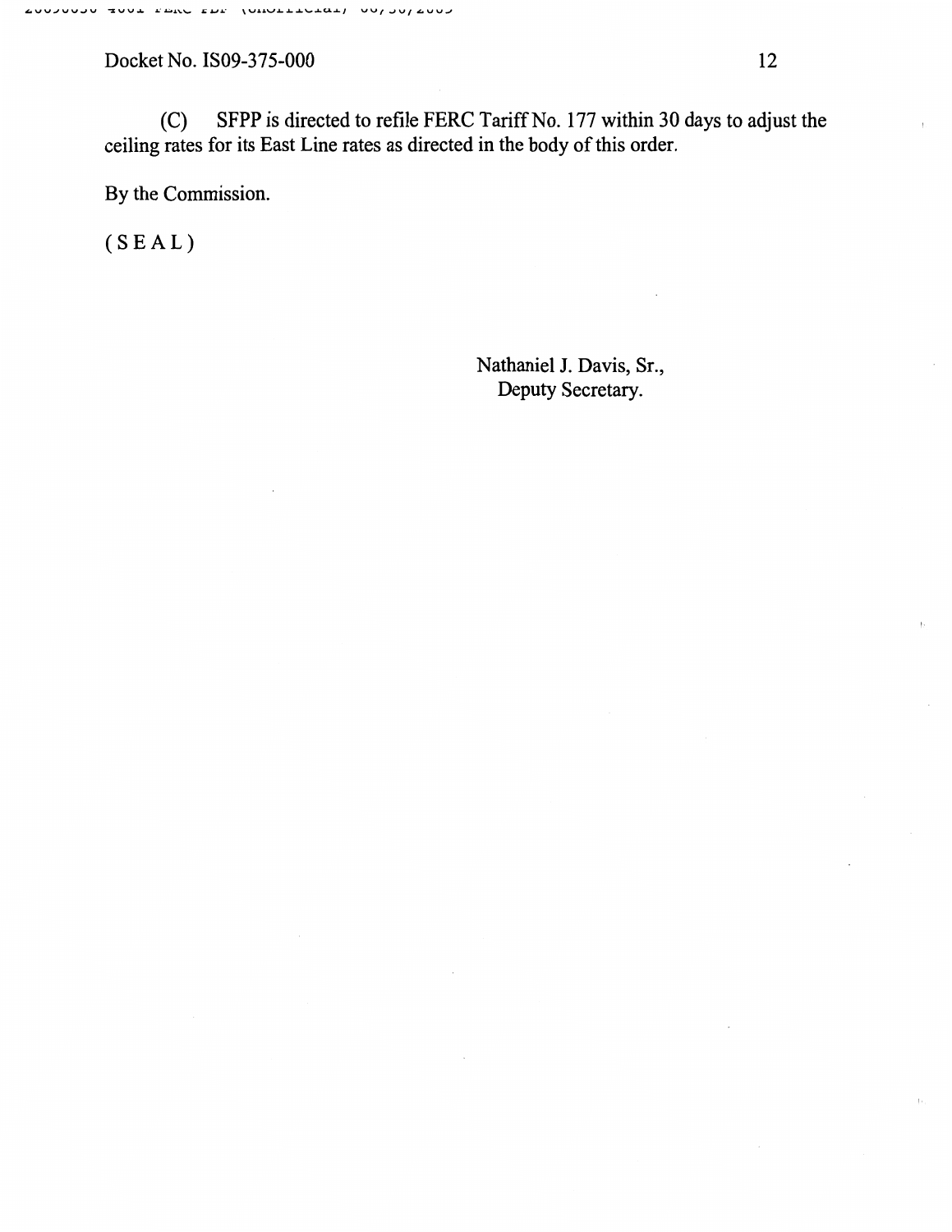$\mathcal{L}^{\mathcal{L}}$  ,  $\mathcal{L}^{\mathcal{L}}$  ,  $\mathcal{L}^{\mathcal{L}}$  ,  $\mathcal{L}^{\mathcal{L}}$ 

| Document Content (s) |  |
|----------------------|--|
|                      |  |

 $\label{eq:2.1} \mathcal{L}_{\mathcal{A}}(x) = \mathcal{L}_{\mathcal{A}}(x) \mathcal{L}_{\mathcal{A}}(x) = \mathcal{L}_{\mathcal{A}}(x) \mathcal{L}_{\mathcal{A}}(x)$ 

 $\mathcal{L}^{\text{max}}_{\text{max}}$  , where  $\mathcal{L}^{\text{max}}_{\text{max}}$ 

 $\label{eq:2.1} \frac{1}{\sqrt{2}}\int_{\mathbb{R}^3}\frac{1}{\sqrt{2}}\left(\frac{1}{\sqrt{2}}\right)^2\frac{1}{\sqrt{2}}\left(\frac{1}{\sqrt{2}}\right)^2\frac{1}{\sqrt{2}}\left(\frac{1}{\sqrt{2}}\right)^2.$ 

 $\bar{\mathcal{A}}$ 

 $\mathcal{L}^{\text{max}}_{\text{max}}$  , where  $\mathcal{L}^{\text{max}}_{\text{max}}$ 

 $\mathbb{R}^{\mathbb{N}}$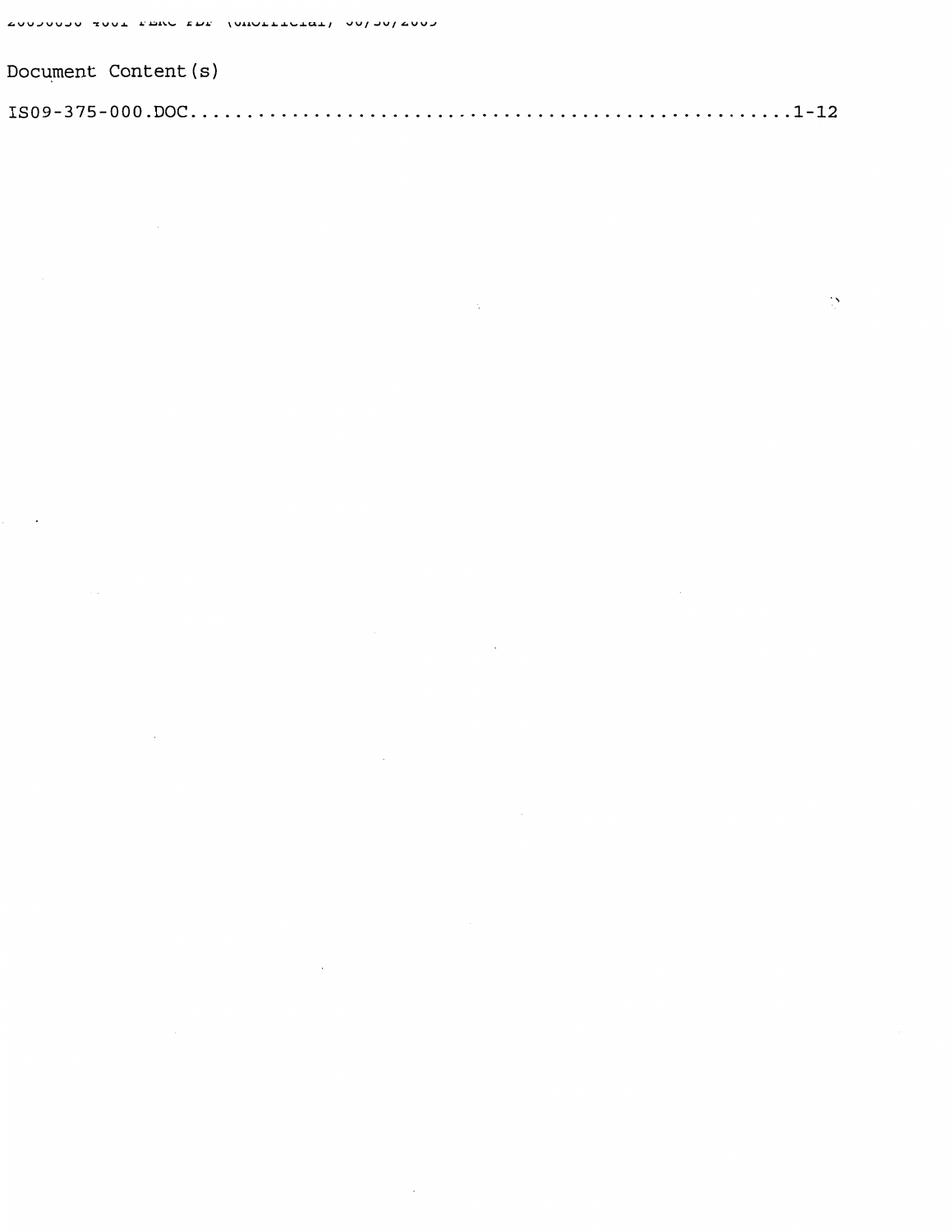$\mathcal{A}^{\text{max}}$  $\label{eq:2.1} \frac{1}{\sqrt{2}}\int_{\mathbb{R}^3}\frac{1}{\sqrt{2}}\left(\frac{1}{\sqrt{2}}\right)^2\frac{1}{\sqrt{2}}\left(\frac{1}{\sqrt{2}}\right)^2\frac{1}{\sqrt{2}}\left(\frac{1}{\sqrt{2}}\right)^2\frac{1}{\sqrt{2}}\left(\frac{1}{\sqrt{2}}\right)^2\frac{1}{\sqrt{2}}\left(\frac{1}{\sqrt{2}}\right)^2\frac{1}{\sqrt{2}}\left(\frac{1}{\sqrt{2}}\right)^2\frac{1}{\sqrt{2}}\left(\frac{1}{\sqrt{2}}\right)^2\frac{1}{\sqrt{$  $\label{eq:2.1} \frac{1}{\sqrt{2}}\int_{\mathbb{R}^3}\frac{1}{\sqrt{2}}\left(\frac{1}{\sqrt{2}}\right)^2\frac{1}{\sqrt{2}}\left(\frac{1}{\sqrt{2}}\right)^2\frac{1}{\sqrt{2}}\left(\frac{1}{\sqrt{2}}\right)^2\frac{1}{\sqrt{2}}\left(\frac{1}{\sqrt{2}}\right)^2\frac{1}{\sqrt{2}}\left(\frac{1}{\sqrt{2}}\right)^2\frac{1}{\sqrt{2}}\frac{1}{\sqrt{2}}\frac{1}{\sqrt{2}}\frac{1}{\sqrt{2}}\frac{1}{\sqrt{2}}\frac{1}{\sqrt{2}}$  $\sim 0.1$  $\label{eq:2.1} \frac{1}{\sqrt{2}}\int_{\mathbb{R}^3}\frac{1}{\sqrt{2}}\left(\frac{1}{\sqrt{2}}\right)^2\frac{1}{\sqrt{2}}\left(\frac{1}{\sqrt{2}}\right)^2\frac{1}{\sqrt{2}}\left(\frac{1}{\sqrt{2}}\right)^2\frac{1}{\sqrt{2}}\left(\frac{1}{\sqrt{2}}\right)^2\frac{1}{\sqrt{2}}\left(\frac{1}{\sqrt{2}}\right)^2\frac{1}{\sqrt{2}}\frac{1}{\sqrt{2}}\frac{1}{\sqrt{2}}\frac{1}{\sqrt{2}}\frac{1}{\sqrt{2}}\frac{1}{\sqrt{2}}$  $\mathcal{L}(\mathcal{L}(\mathcal{L}))$  and  $\mathcal{L}(\mathcal{L}(\mathcal{L}))$  . The set of  $\mathcal{L}(\mathcal{L})$  $\label{eq:2.1} \frac{1}{\sqrt{2}}\int_{\mathbb{R}^3}\frac{1}{\sqrt{2}}\left(\frac{1}{\sqrt{2}}\right)^2\frac{1}{\sqrt{2}}\left(\frac{1}{\sqrt{2}}\right)^2\frac{1}{\sqrt{2}}\left(\frac{1}{\sqrt{2}}\right)^2\frac{1}{\sqrt{2}}\left(\frac{1}{\sqrt{2}}\right)^2\frac{1}{\sqrt{2}}\left(\frac{1}{\sqrt{2}}\right)^2.$  $\mathbf{h}_\mathrm{c}$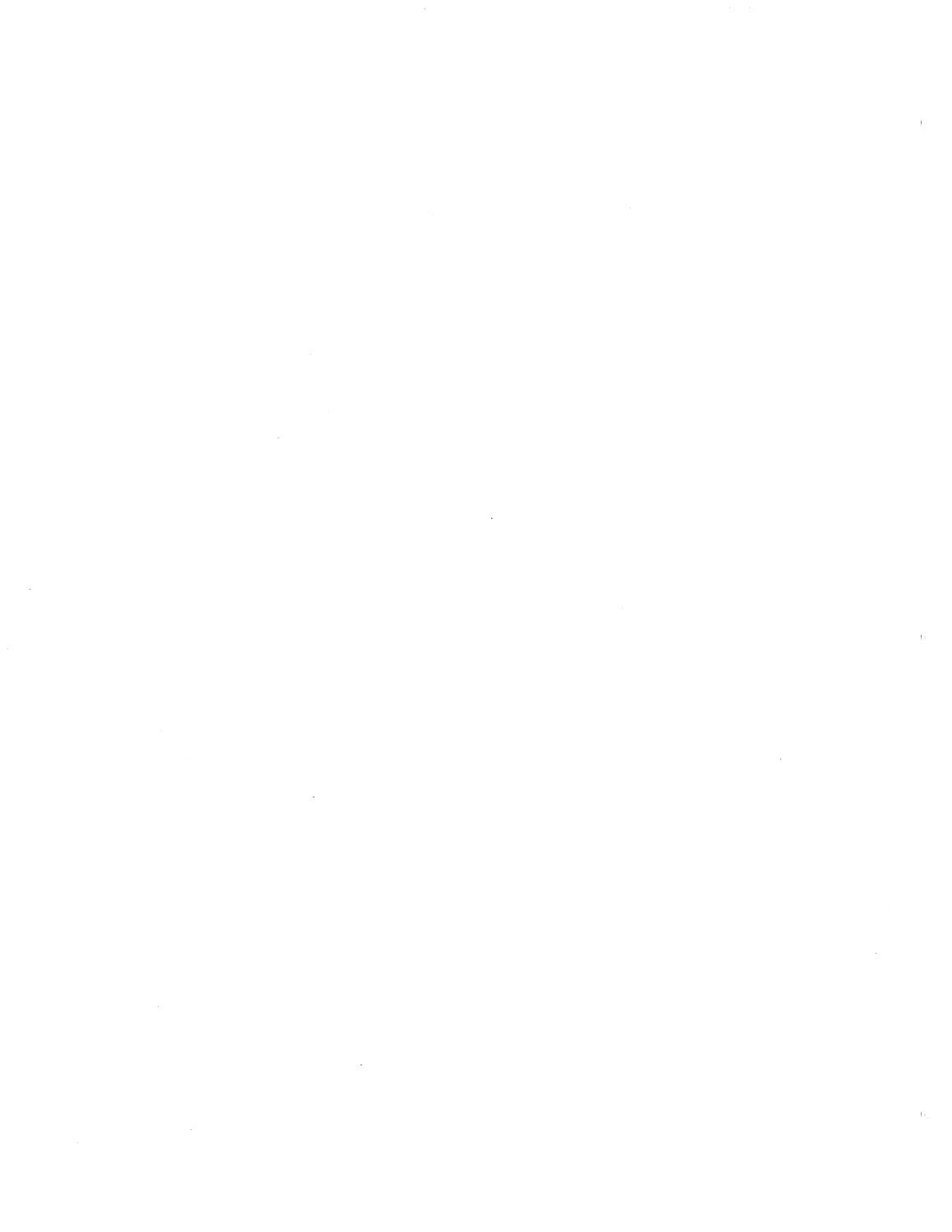## 130 FERC ¶ 61,081 UNITED STATES OF AMERICA FEDERAL ENERGY REGULATORY COMMISSION

Before Commissioners: Jon Wellinghoff, Chairman; Marc Spitzer, Philip D. Moeller, and John R. Norris.

SFPP, L.P. Docket No. IS09-375-002

# ORDER DISMISSING REHEARING REQUEST AND DENYING REHEARING

(Issued January 29, 2010)

1. This order addresses the rehearing requests by Tesoro Refming and Marketing Company (Tesoro) and Chevron Products Company (Chevron) of the Federal Energy Regulatory Commission's (Commission) June 30, 2009 order<sup>1</sup> accepting SFPP, L.P.'s (SFPP) tariff filing in Docket No. 1809-375-000. In this order the Commission fmds Tesoro's request for rehearing to be deficient, and therefore, dismisses its rehearing request. The Commission denies Chevron's rehearing request for the reasons discussed below.

## I. **Background**

2. On May 29, 2009, SFPP filed FERC Tariff Nos. 175 through 180 seeking to increase its rates by 7.6025 percent effective July 1, 2009 pursuant to the Commission's indexing regulations.<sup>2</sup> Several parties, including Tesoro and Chevron, filed protests. SFPP defended its proposed index-based rate increases stating as shown in its FERC Form No.6, its costs in 2008 exceeded the 7.6025 percent rate increase permitted for the 2009 index year.3 SFPP's FERC Form No. 6, page 700 shows that SFPP's actual interstate cost of service increased from \$143 million in 2007 to \$183 million in 2008, an increase of approximately 28.08 percent.4

<sup>1</sup> SFPP, L.P., 127 FERC ¶ 61,312 (2009) (June 30 Order).

<sup>2</sup>*See* 18 C.F.R. § 342.3 (2009).

 $3$  June 30 Order, 127 FERC  $\P$  61,312 at P 9.

 $4$  Id.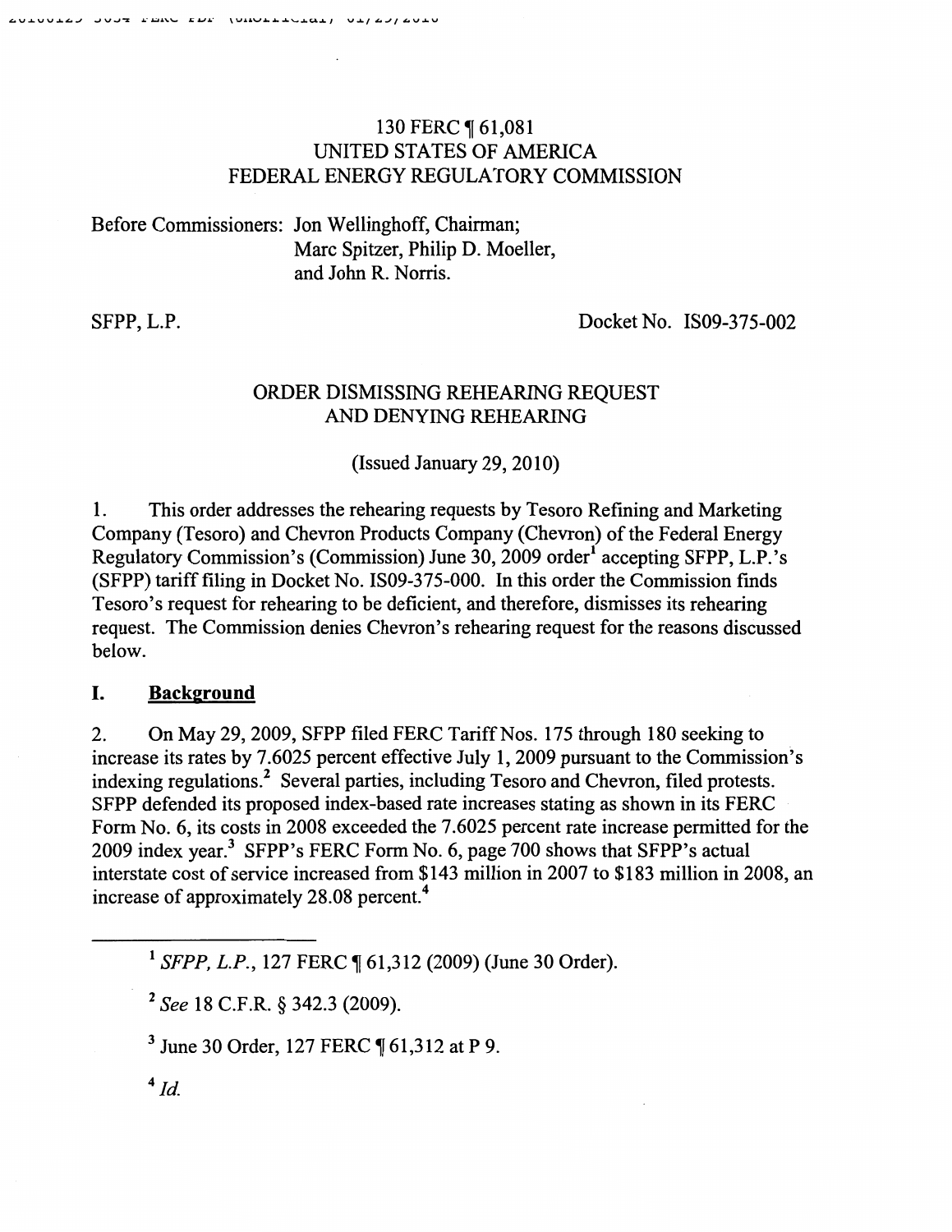3. The Commission accepted SFPP's proposed index-based rate increases effective July 1, 2009, subject to SFPP modifying the ceiling rates for SFPP's East Line to reflect the settlement rates that became effective May 1,  $2009$ .<sup>5</sup> The Commission found that, aside from the protestors' arguments regarding the East Line settlement rates, the protests were "inapposite."<sup>6</sup> The Commission supported this conclusion by stating that:

> A protest lies only if the protesting party establishes that the increase in the rates generated by the application of the index results in a rate increase that is so in excess of the pipeline's actual cost increases that the resulting rates are unjust and unreasonable. It is impossible to meet this standard if the dollar increase resulting from the application of the index is less than the actual dollar increase in the pipeline's cost in the previous year, in this case calendar year 2008. [footnote omitted] Moreover, review of the dollar amounts of the increase occurs only in the context of a complaint. For reasons of administrative efficiency, in reviewing protests the Commission compares the percentage increase in index and the percentage increase in the pipeline's costs to determine whether the increase should be deemed to result in an unjust and unreasonable rate.<sup>7</sup>

### **II. Requests for Rehearing**

4. Tesoro and Chevron filed requests for rehearing of the June 30 Order. Subsequently, SFPP filed an answer to Tesoro's rehearing request.

5. On rehearing, both Tesoro and Chevron argue the Commission erred in relying on SFPP's FERC Form No. 6 cost of service data to conclude that SFPP's increase in its costs between 2007 and 2008 exceeded the proposed 7.6025 percent increase to SFPP's rates.<sup>8</sup> Chevron also asserts on rehearing that the Commission erred by failing to apply

 $^{5}$  *ld.* P 19.

 $^{6}$  *Id.* P 20.

<sup>7</sup> Id. (citing *BP West Coast Products LLC v. SFPP, L.P.*, 121 FERC ¶ 61,243, at p 8, 10 (2007)).

<sup>8</sup>*See* Tesoro Refining and Marketing Company, July 27,2009, Request for Rehearing at 2 (Tesoro Rehearing); Chevron Products Company, July 30,2009, Request for Rehearing at 2 (Chevron Rehearing).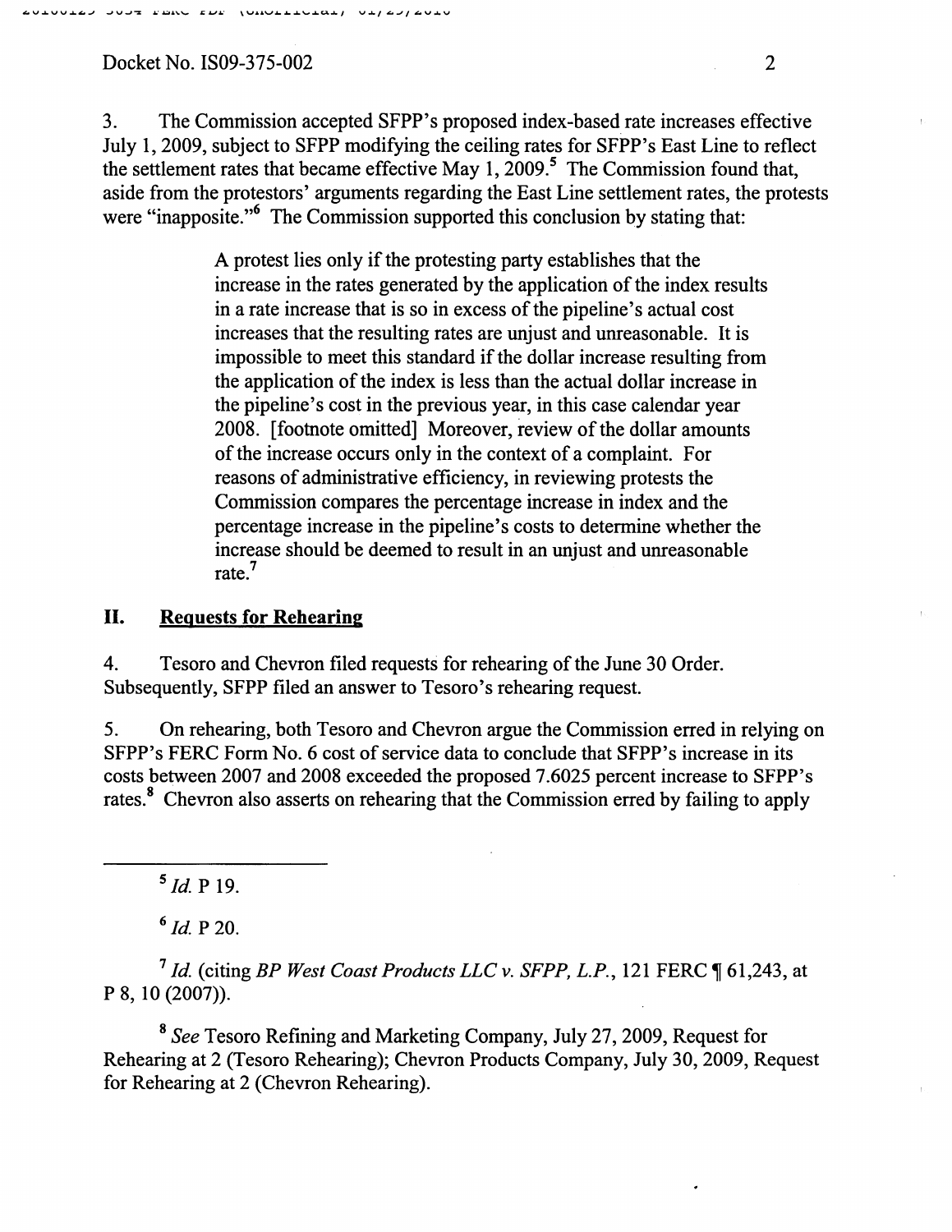the "substantially exacerbate" standard as raised in Chevron's protest to evaluate the appropriateness of SFPP's requested index-based rate increases.<sup>9</sup>

### III. Commission Determination

## A. Procedural Matters

6. Rule 713(d) of the Commission's Rules of Practice and Procedure, 18 C.F.R. § 713(d) (2009), prohibits answers to requests for rehearing. Accordingly, we reject SFPP's answer filed in this proceeding.

### B. Rehearing Requests

7. We find that Tesoro's rehearing request is deficient because it fails to include a Statement of Issues section separate from its arguments, as required by Rule 713 of the Commission's Rules of Practice and Procedure.<sup>10</sup> Rule 713(c)(2) requires rehearing requests to include a separate section entitled "Statement of Issues" listing each issue presented to the Commission in a separately enumerated paragraph that includes representative Commission and court precedent on which the participant is relying.<sup>11</sup> Under Rule 713, any issue not so listed will be deemed waived. Accordingly, we dismiss Tesoro's rehearing request.<sup>12</sup>

9 Chevron Rehearing at 3-5.

10 18 C.F.R. § 385.713(c)(2) (2009). *See Revision of Rules of Practice and Procedure Regarding Issue Identification, Order No. 663, FERC Stats. & Regs.* 131,193 (2005), *order on reh'g,* Order No. 663-A, FERC Stats. & Regs.~ 31,211 (2006) (amending Order No. 663 to limit its applicability to rehearing requests).

<sup>11</sup> The purpose of Rule  $713(c)(2)$  is to ensure that issues are properly identified in order to prevent wasteful litigation. *See* Order No. 663, FERC Stats. & Regs. 1 31,193 at P 3-4. The Commission previously has accepted requests for rehearing that failed to include a separate section entitled "Statement of Issues" because they did include a separate section entitled either "Specification of Grounds" or "Specification of Errors" in which each rehearing issue was listed in separately enumerated paragraphs. *See, e.g., Broadwater Energy LLC et al.,* 124 FERC  $\parallel$  61,225, at P 17 (2008). Thus, the Commission found those rehearing requests sufficiently complied with Rule 713. However, in this case Tesoro's rehearing request fails to indentify or enumerate the issue or errors in any fashion.

12 *See, e.g., Entergy Services, Inc.,* 122 FERC ~ 61,059 (2008); *Duke Power Co., LLC,* 116 FERC ~ 61,171 (2006); *South Carolina Electric* & *Gas Co.,* 116 FERC  $\P$  61,218 (2006).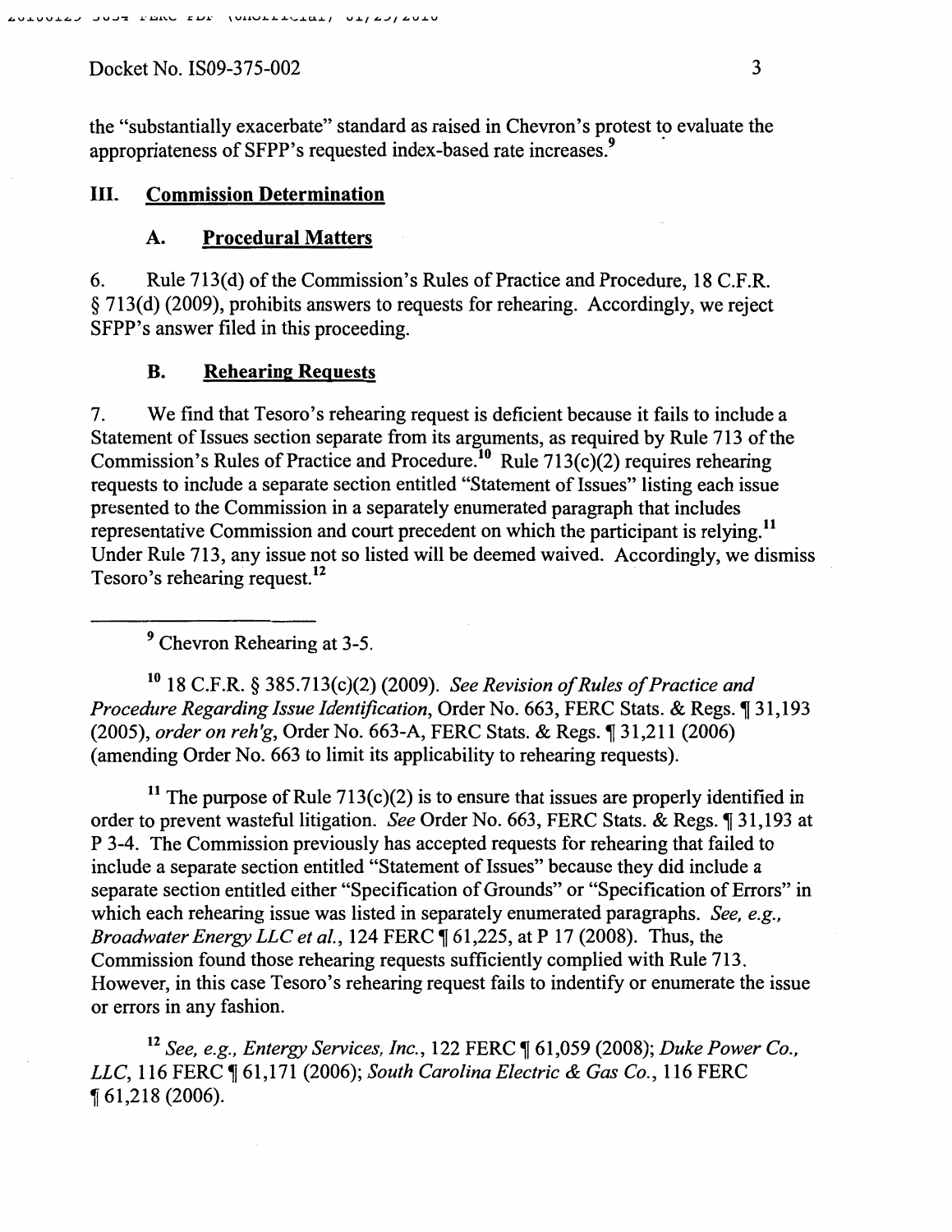8. Chevron raises two issues in its request for rehearing. Chevron first asserts the Commission erred in relying on SFPP's FERC Form No.6 cost of service data to conclude that SFPP's increase in its costs between 2007 and 2008 exceeded the proposed 7.6025 percent increase to SFPP's rates.<sup>13</sup> Chevron states that SFPP's FERC Form No. 6 data is "doubtful" as SFPP employs "convoluted accounting methodologies" to compile its annual Form 6 data, especially on issues such as "overhead cost allocation, excessive rates of return and inflated rate bases."14

9. The Commission denies rehearing on this issue. Chevron's rehearing request essentially challenges the accuracy of the regulatory accounts underlying SFPP's indexbased rate increases; i.e. the cost figures that underpin SFPP's Page 700 data of its FERC Form No. 6. The Commission has consistently ruled that Form No. 6 implementation matters are generic cost issues that address how a pipeline's cost of service is constructed and are not properly raised in a protest or complaint against an index-based rate increase.15 Instead these are accounting matters that may be raised in a separate complaint that asserts credible grounds to believe that there is a significant accounting problem. The Commission will not allow Chevron to mount a general attack on SFPP's FERC Form No. 6 accounting practices through a protest in this proceeding.

10. Chevron's second allegation of error asserts the Commission failed to articulate a reasoned explanation for rejecting the argument in Chevron's protest that SFPP's 2009 index increase would substantially exacerbate SFPP's existing overrecovery of its costof-service.16 Chevron objects to the fact that the Commission did not apply the "substantially exacerbate" standard and, instead only used the percentage comparison test.<sup>17</sup> Chevron urges the Commission to clarify on rehearing "whether it applied the 'substantial[ly] exacerbated' [standard] *sub silentio."18* 

11. The Commission denies rehearing on this issue, as it properly dismissed Chevron's "substantially exacerbate" challenge to SFPP's index-based rate increases. The substantially exacerbate standard is relevant only in a complaint proceeding

14 */d.* at 3.

<sup>15</sup> See BP West Coast Products, LLC v. SFPP, L.P., 121 FERC ¶ 61,243, at P 9 (2007) and *Calnev Pipe Line, L.L.C.*, 119 FERC ¶ 61,332, at P 7 (2007).

<sup>16</sup> Chevron Rehearing at 4.

 $17$  *Id.* 

 $18$  *Id.* at 5.

<sup>&</sup>lt;sup>13</sup> Chevron Rehearing at 2.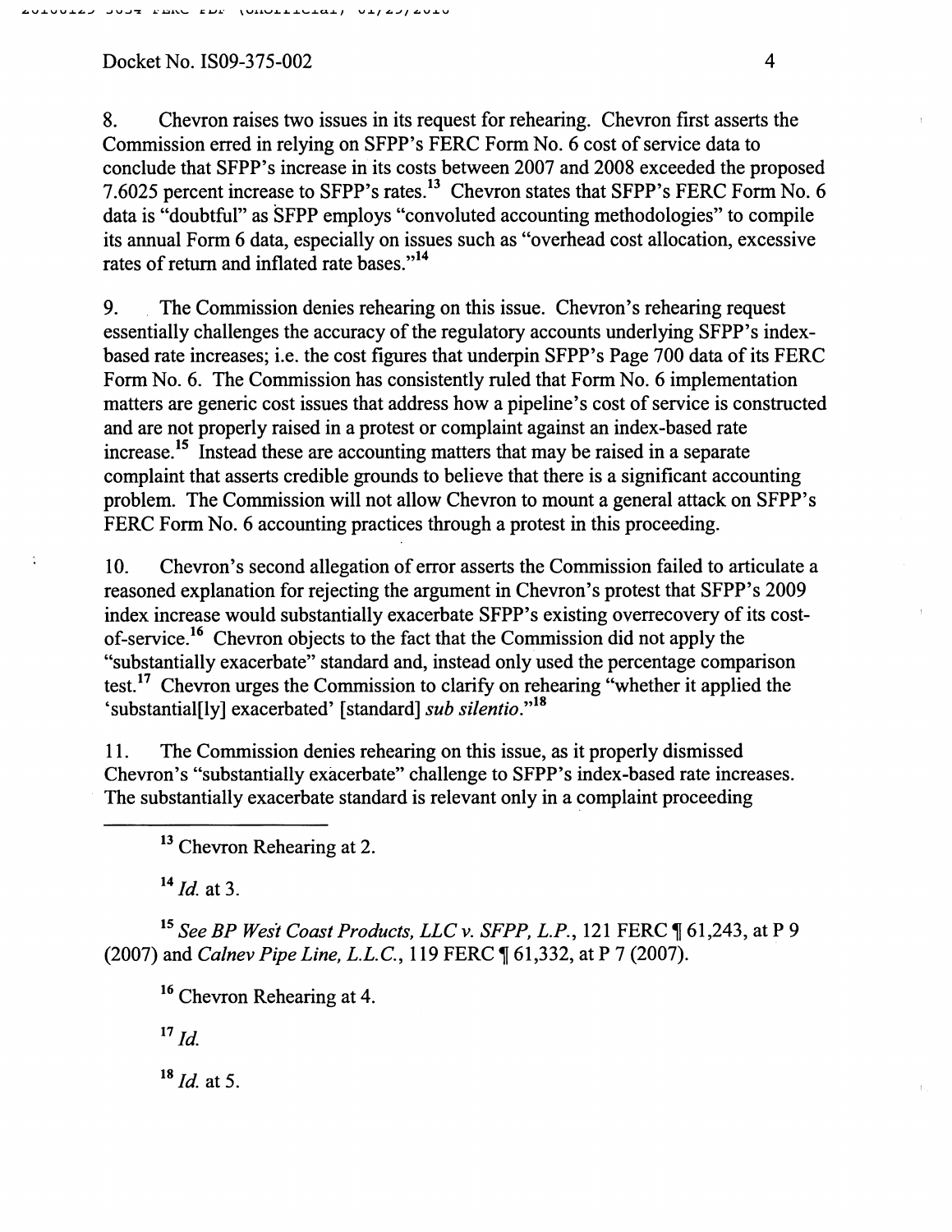challenging an index-based rate increase, not in the initial tariff proceeding. The Commission did not apply the "substantially exacerbate" standard *sub silentio* in the June 30 Order.

12. Protests challenging an index-based rate increase are governed by section 343.2(c)(1) of the Commission's regulations, which provides in part:

> A protest or complaint filed against a rate proposed or established pursuant to § 342.3 [indexing] of this chapter must allege reasonable grounds for asserting that ... the rate increase is so substantially in excess of the actual cost increases incurred by the carrier that the rate is unjust and unreasonable  $\dots$ .<sup>19</sup>

13. To maintain the relative simplicity of the oil indexing process, the Commission evaluates a protest to an index-based tariff filing using the data reported in the carrier's FERC Form No. 6, page 700 data in a "percentage comparison test." The percentage comparison test is a very narrow test that "compare[ s] the Page 700 cost data contained in the company's annual FERC Form No. 6 to the data that is reflected in the index filing for a given year with the data for prior year.  $\ldots$ <sup>20</sup> This test is the "preliminary screening tool for pipeline [index-based] rate filings,"21 and is the sole means by which the Commission determines whether a protest meets the section  $343.2(c)(1)$  standard.<sup>22</sup>

 $19$  18 C.F.R. § 343.2(c)(1) (2009).

<sup>20</sup> BP West Coast Products, LLC v. SFPP, L.P., 118 FERC ¶ 61,261, at P 8 (2007). The percentage comparison test compares proposed changes in rates against the change in the level of a pipeline's cost of service.

<sup>21</sup>*Cost-of-Service Reporting and Filing Requirements for Oil Pipelines,* Order No. 571, 59 FR 59137 (November 16, 1994), FERC Stats. & Regs. ¶ 31,006, at 31,168, *order on reh'g, Order No. 571-A, 69 FERC* 161,411 (1994).

<sup>22</sup> BP West Coast Products, LLC v. SFPP, L.P., 121 FERC ¶ 61,141, at P 6 (2007) ("[T]he Commission uses a percentage comparison test in the context of a protest to an index-based filing to assure that the indexing procedure remains a simple and efficient procedure for the recovery of annual cost increases. [Footnote omitted.] This screening approach at the suspension phase is a snap shot approach that avoids extensive arguments over issues of accounting accuracy and rate reasonableness within the time limits available for Commission review, and highlights the simplicity of the filing procedure. It also precludes the use of the protest procedure to complicate what should in most cases be merely a price adjustment that is capped at the industry's average annual cost increases.").